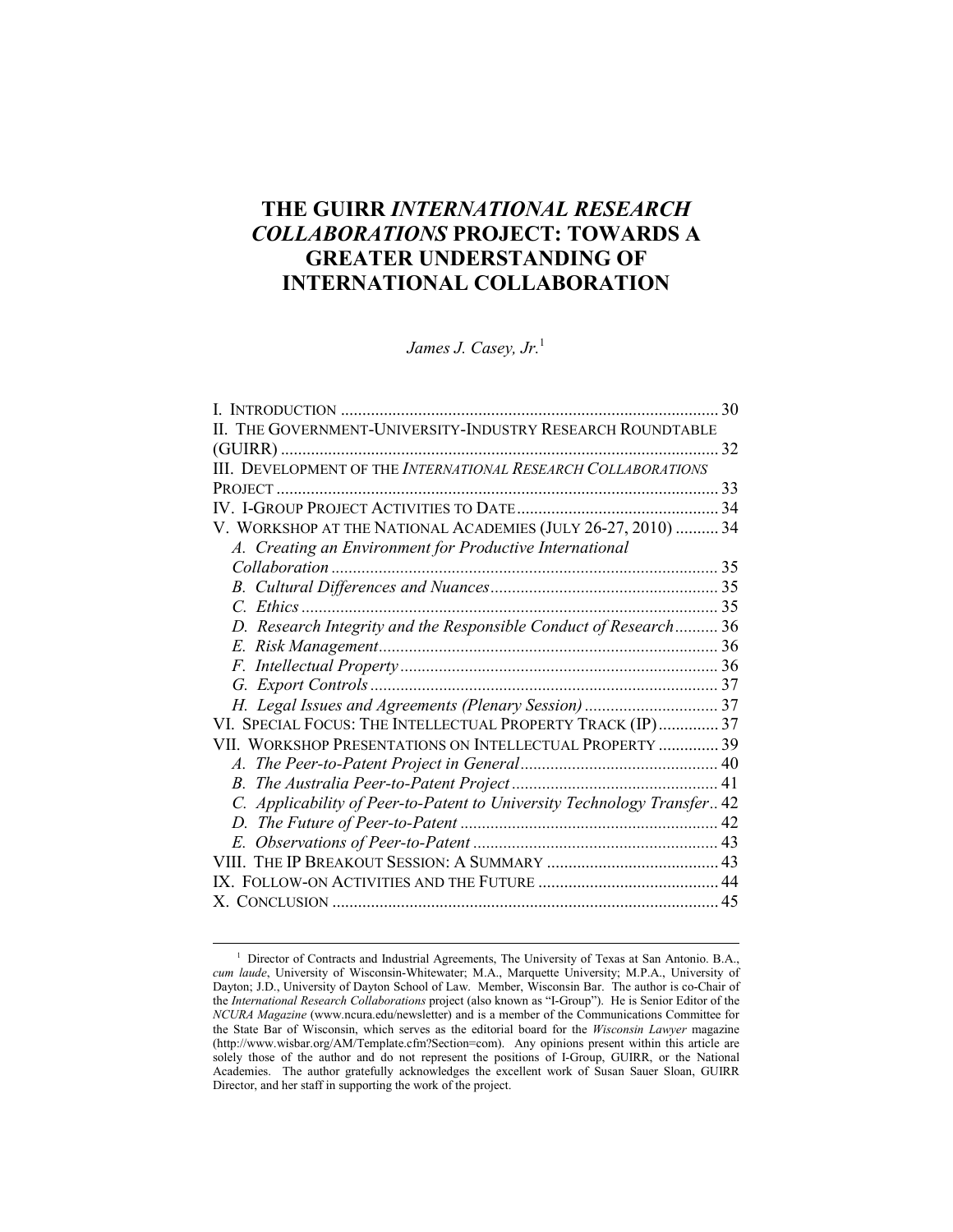#### 30 UNIVERSITY OF DAYTON LAW REVIEW [Vol. 36:1]

APPENDIX A ................................................................................................. 47 APPENDIX B ................................................................................................. 49 APPENDIX C ................................................................................................. 61 APPENDIX D ................................................................................................. 63

# I. INTRODUCTION

International research collaboration and its management lie at the center of a fascinating nexus involving education, research, policy, culture, society, and ethics. *Education* plays a central role not only in producing productive members in society, but also in ensuring the generation of wealth and long-term social stability. *Research*, not only in a general sense but also as a component of colleges and universities, is central to advancing knowledge not only for education but also for wealth generation. Wealth generation is critical for alleviating poverty, which afflicts a large portion of the planet. *Policy* is the framework within which education and research flourish, and policy ultimately accomplishes the economic and social objectives of education and research.<sup>2</sup> Policy must support education and research, not create unnecessary roadblocks that hinder knowledge and wealth generation. *Culture* is the unique differences that each country and society brings to the international table, and *Society* is the structure that allows various activities, including education and research, to flourish. *Ethics* is a critical component of education and research because ethical and objective research is necessary for public acceptance of such education and research. In order for society to flourish, both education and research need to be conducted in an ethical manner. Research ethics is paramount due to the important role that research plays in creating a knowledge-based, postindustrial economy in the United States and elsewhere.

Why the focus on international research collaborations? Well, the easy answer would be that the world is getting smaller and national boundaries are becoming less important. While that answer is true to a certain extent, in reality the issue is more complex. Here are some additional, more specific reasons:

> (1) Universities, particularly those in the United States and Western Europe, cannot do research all by themselves

 $\overline{a}$ <sup>2</sup> A recent *Wall Street Journal* article discusses the idea that the government of Mainland China considers "research" to be a form of spying; hence the usage of "research" as a way to create "State Secrets" that are not divulged to the outside world. James T. Areddy, *China's Culture of Secrecy Brands Research as Spying*, WALL ST. J., Dec. 2, 2010, at A1. As the article notes, what the Western World considers simple market research the Chinese Government considers espionage. *Id.* If these ideas represent Chinese policy, then there is a direct collision between Western and Chinese concepts of "research," and this has significant implications for academic and industrial interactions between Western and Chinese researchers.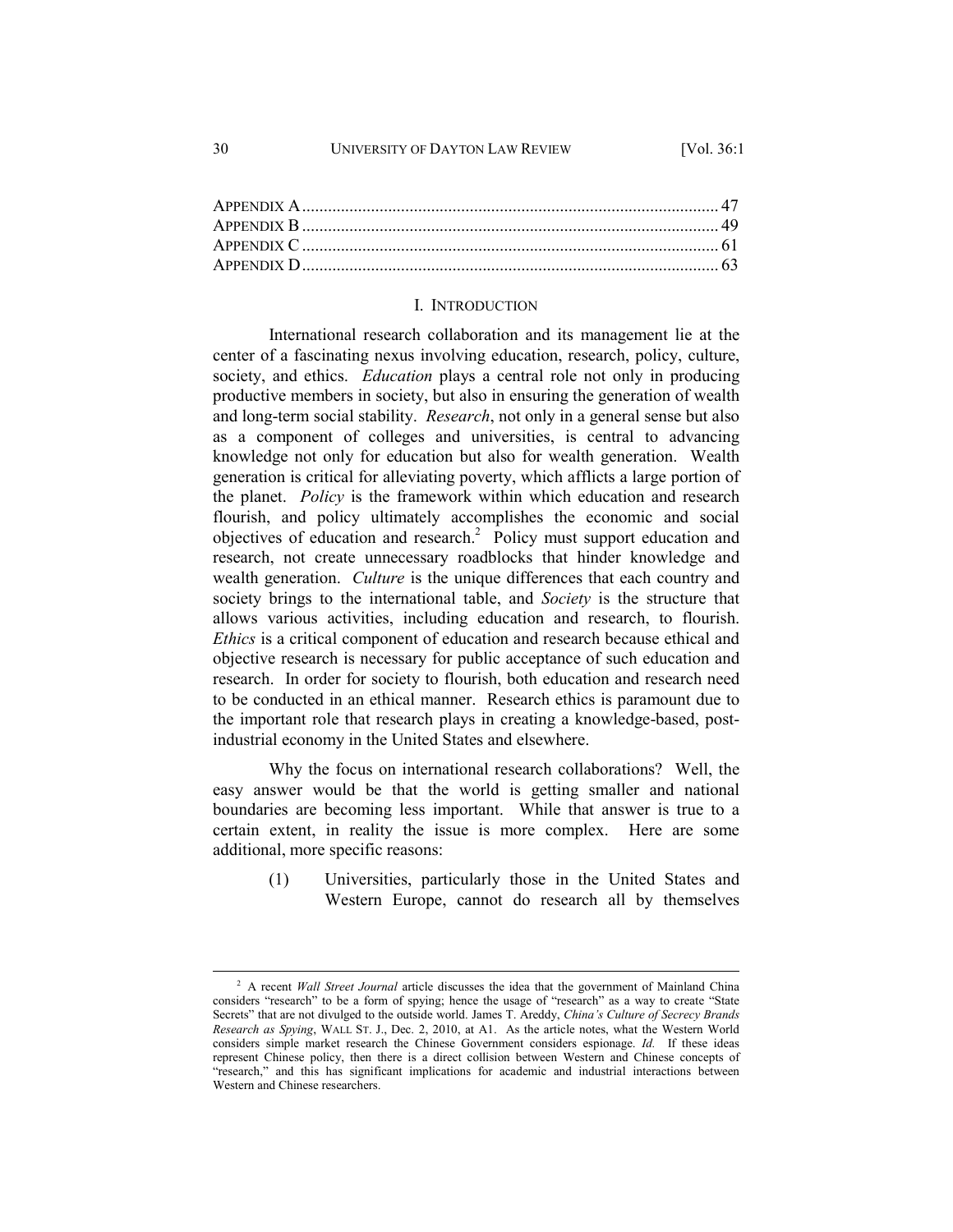anymore.<sup>3</sup> They need international partners.

- (2) International collaborations result in synergies and results that are greater than the individual parts.<sup>4</sup>
	- (3) The economic situation in many countries today implicitly mandates collaborations across borders that make funding dollars go further than they could individually.
	- (4) It is simply more exciting when collaboration involves researchers across national boundaries.
	- (5) International collaborations lead to synergistic possibilities that arise from cultural differences and possess a richness that are not necessarily present when done by researchers from a single country.

It can be said, therefore, that increasing collaborations in a knowledge-based international economy is an economic and social imperative. In addition, international research collaborations are an important component in keeping United States research universities healthy. In recognition of concern over the health of United States research universities,<sup>5</sup> the National Academies, at the behest of Congress, has "convened a blue-ribbon committee to examine these concerns and recommend ways to keep research universities healthy."<sup>6</sup> It will be interesting to see where international research collaborations fit into the overall goal of healthy research universities in the United States.

This article addresses international research collaborations, particularly from the perspective of the *International Research Collaborations* project convened by the Government-University-Industry Research Roundtable (GUIRR). GUIRR is a subunit of the National Academies in Washington,  $D.C.<sup>7</sup>$  First, the article begins with a discussion of GUIRR, the sponsor and convener of the project. This active GUIRR project addresses many of the integral components of international research

 $\overline{\phantom{a}}$ <sup>3</sup> The need to build partnerships in a resource-constrained environment also includes public-private research facility partnerships. For an excellent discussion of this topic, see UNIV. LEADERSHIP COUNCIL, ESTABLISHING STRATEGIC PUBLIC-PRIVATE RESEARCH FACILITY PARTNERSHIPS (2010).

The *Harvard Business Review* published an excellent collection of eight articles addressing the topic of building collaboration across "silos." Of course, it is often said that academic departments and colleges are "silos" at colleges and universities. While the HBR publication is directed towards private business, it would be desirable to gear it towards academia. HARVARD BUS. REV., COLLABORATING ACROSS SILOS (2009).

John Tyler argues that innovation at universities is occurring at a level significantly below what it is capable of, and that hence the paradigm for innovation must be changed. *See* John E. Tyler III, *Advancing University Innovation: More Must be Expected—More Must be Done*, 10 MINN J. L. SCI. & TECH. 143 (2009).

<sup>6</sup> Jeffrey Mervis, *Progress for a Small Planet*, SCI., July 9, 2010, at 126-27; James Gentile & Sherwood Boehlert, *Nurturing Young Scientists*, SCI., Aug. 20, 2010, at 884. 7

For a recent article discussing the successful negotiation of international agreements, see James J. Casey, Jr., *Negotiating Successful International Agreements*, RES. GLOBAL, Oct. 2010, at 18, 18-19.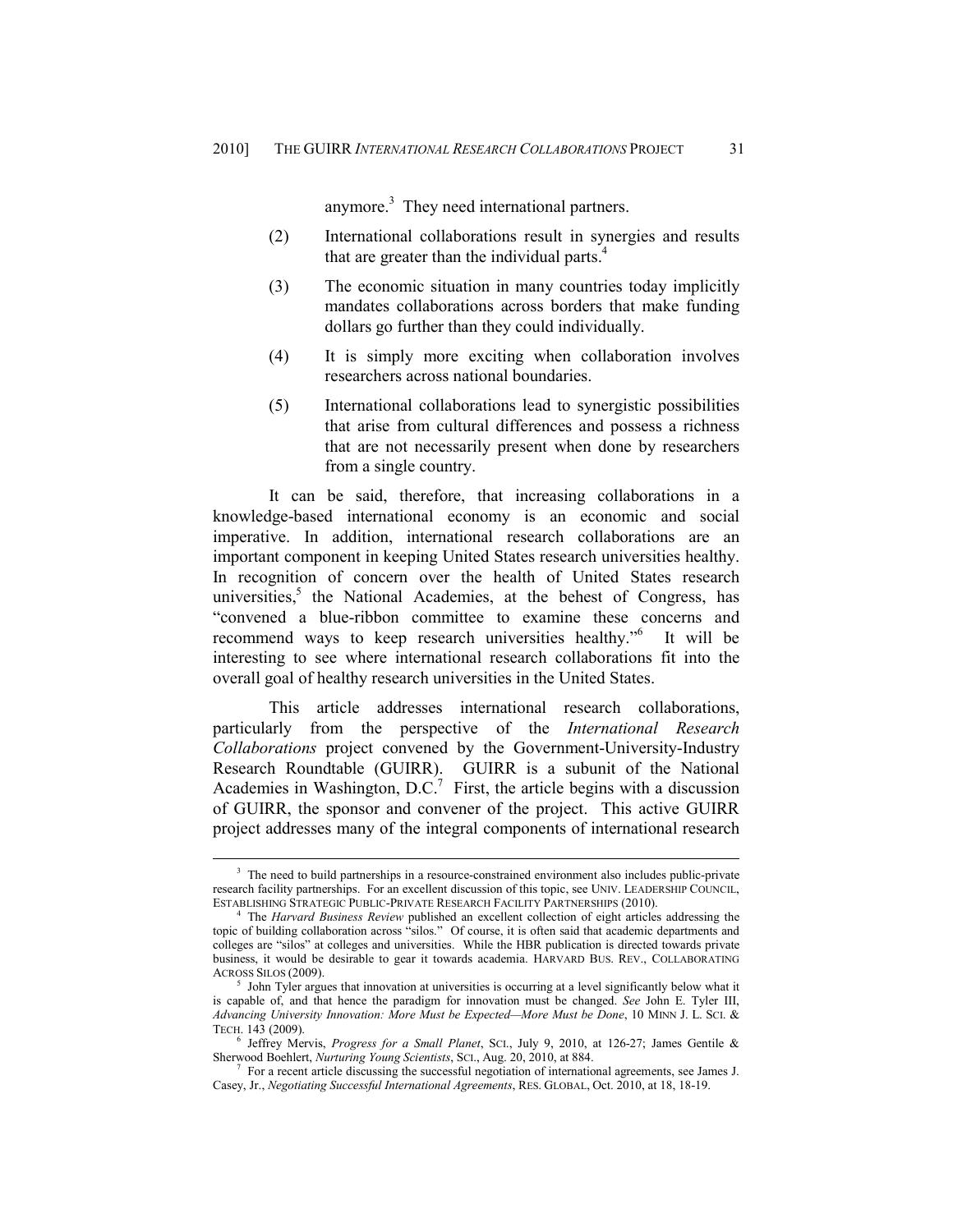collaboration, including Intellectual Property, export controls, research ethics and the responsible conduct of research, cultural differences and nuances, and legal issues. Second, because this project is active, this article is essentially a snapshot in time, covering what activities were undertaken in the past, what issues are being covered and debated, and where the project is going in the future. The author, Co-Chair of the project and champion of the Intellectual Property (IP) track, discusses the IP track of the workshop held in Washington, D.C., on July 26-27, 2010. Third, the article concludes with some final observations regarding international research collaborations in general and the GUIRR project in particular.

# II. THE GOVERNMENT-UNIVERSITY-INDUSTRY RESEARCH ROUNDTABLE (GUIRR)<sup>8</sup>

The prior section outlined the reasons for international research collaborations, and it is for these and other reasons that the *International Research Collaborations* project (known as the "I-Group") was approved by the GUIRR in October 2008.<sup>9</sup> GUIRR was established in 1984 for the following purpose:

> [GUIRR was created] in response to the report of the National Commission on Research, which called for an institutionalized forum to facilitate dialogue among the top leaders of government and non-government research organizations. The Roundtable is sponsored by the National Academy of Sciences, the National Academy of Engineering, and the Institute of Medicine.<sup>10</sup>

 $\frac{1}{8}$ <sup>8</sup> The University of Texas at San Antonio and the Southwest Research Institute (SwRI) are university-industry partners in GUIRR.

<sup>&</sup>lt;sup>9</sup> John Carfora, James Casey & Bob Killoren, *GUIRR Gives Green Light to Examine International Research Collaborations*, NCURA MAG., Dec. 2008-Jan. 2009, at 10.

*About Us, GOV'T-UNIV.-INDUS. RESEARCH ROUNDTABLE, http://sites.nationalacademies.org/* PGA/guirr/PGA\_044322 (last visited Nov. 19, 2010). The following international-related reports are also available on the National Academies website, http://www.nap.edu (last visited Nov. 19, 2010): COMM. ON INT'L COLLABORATIONS IN SOC. AND BEHAVIORAL SCIS. ET AL., INTERNATIONAL COLLABORATIONS IN BEHAVIORAL AND SOCIAL SCIENCES (2008); OFFICE FOR CENT. EUR. AND EURASIA DEV. AND COOPERATION POLICY AND GLOBAL AFFAIRS, SCIENCE AS A GATEWAY TO UNDERSTANDING (Glenn Schweitzer & Yousef Sobouti eds., 2008); COMM. ON ENSURING THE UTIL. AND INTEGRITY OF RESEARCH DATA IN A DIGITAL AGE ET AL., ENSURING THE INTEGRITY, ACCESSIBILITY, AND STEWARDSHIP OF RESEARCH DATA IN THE DIGITAL AGE (2009); COMM. ON SCI., ENG'G, AND PUB. POLICY ET AL., ON BEING A SCIENTIST (3rd ed. 2009); COMM. ON THE USE OF THIRD PARTY TOXICITY RESEARCH WITH HUMAN RESEARCH PARTICIPANTS ET AL., INTENTIONAL HUMAN DOSING STUDIES FOR EPA REGULATORY PURPOSES (2004); COMM. ON THE EXPERIENCES AND CHALLENGES OF SCI. AND ETHICS IN THE U.S. AND IRAN ET AL., THE EXPERIENCES AND CHALLENGES OF SCIENCE AND ETHICS (2003); KATHERINE BOWMAN ET AL., THE 2ND INTERNATIONAL FORUM ON BIOSECURITY (2009); COMM. ON ADVANCES IN TECH. AND THE PREVENTION OF THEIR APPLICATION TO THE NEXT GENERATION BIOWARFARE THREATS ET AL., AN INTERNATIONAL PERSPECTIVE ON ADVANCING TECHNOLOGIES AND STRATEGIES FOR MANAGING DUAL-USE RISKS (2005); COMM. ON INTELLECTUAL PROPERTY RIGHTS IN GENOMIC AND PROTEIN RESEARCH AND INNOVATION ET AL., REAPING THE BENEFITS OF GENOMIC AND PROTEIN RESEARCH (2006); COMM. ON INTELLECTUAL PROPERTY RIGHTS IN THE KNOWLEDGE-BASED ECON. BD. ON SCI., TECH., AND ECON. POLICY ET AL., A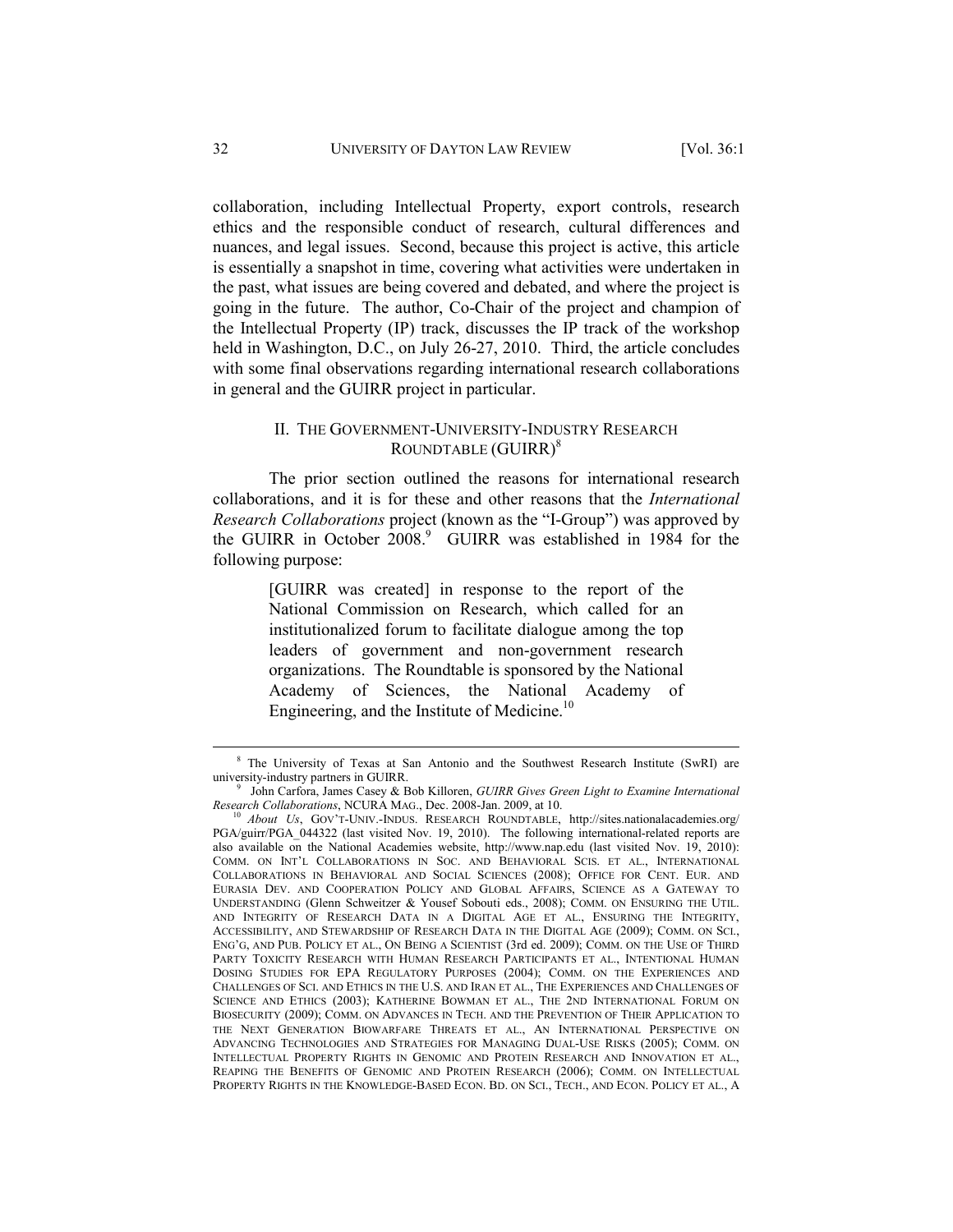#### GUIRR's formal mission is stated as follows:

to convene senior-most representatives from government, universities, and industry to define and explore critical issues related to the national and global science and technology agenda that are of shared interest; to frame the next critical question stemming from current debate and analysis; and to incubate activities of on-going value to the stakeholders. This forum will be designed to facilitate candid dialogue among participants, to foster selfimplementing activities, and, where appropriate, to carry awareness of consequences to the wider public. $<sup>11</sup>$ </sup>

# III. DEVELOPMENT OF THE *INTERNATIONAL RESEARCH COLLABORATIONS* PROJECT

The idea for a GUIRR project on international research collaborations came out of the success of the June 16-17, 2008 meeting entitled, New Partnerships on a Global Platform.<sup>12</sup> It was apparent to the participants that GUIRR needed to pursue a specialized project in this project space, and so informal planning was undertaken between June and October of 2008. In October 2008, the GUIRR leadership formally approved, or green lighted, a project on international research collaborations. Over the next few months, many of the members of the informal planning group were recruited; their names and institutional affiliations are noted in Appendix  $A<sup>13</sup>$ . It was not until near the end of 2009, when planning for the July 2010 workshop gained steam, that the National Academies Advisory Committee of Six (the "Committee of Six") was established to create the requirements for the July workshop and to provide oversight of the workshop. The names and affiliations of the Committee of Six are noted in Appendix  $A<sup>14</sup>$  Susan Sauer Sloan, the GUIRR Director, works closely with the Committee of Six and has been critical to the project's success.

 $\overline{a}$ 

PATENT SYSTEM FOR THE 21ST CENTURY (Stephen A. Merrill et al. eds., 2004); COMM. ON SCI., SEC., AND PROSPERITY ET AL., BEYOND "FORTRESS AMERICA" (2009); COMM. ON A NEW GOV'T-UNIV. P'SHIP FOR SCI. AND SEC., SCIENCE AND SECURITY IN A POST 9/11 WORLD (2007); PAUL F. UHLIR ET AL., THE SOCIOECONOMIC EFFECTS OF PUBLIC SECTOR INFORMATION ON DIGITAL NETWORKS (2009); U.S. NAT'L COMM. FOR CODATA ET AL., OPEN ACCESS AND THE PUBLIC DOMAIN IN DIGITAL DATA AND INFORMATION FOR SCIENCE (Julie M. Esanu & Paul F. Uhlir eds., 2004). 11 *About Us*, GOV'T-UNIV.-INDUS. RESEARCH ROUNDTABLE, http://sites.nationalacademies.org/

PGA/guirr/PGA\_044322 (last visited Nov. 19, 2010). 12 *New Partnerships on a Global Platform*, GOV'T-UNIV.-INDUS. RESEARCH ROUNDTABLE,

http://sites.nationalacademies.org/PGA/guirr/PGA\_051376 (last visited Nov. 19, 2010). 13 *See infra* Appendix A. 14 *Id.*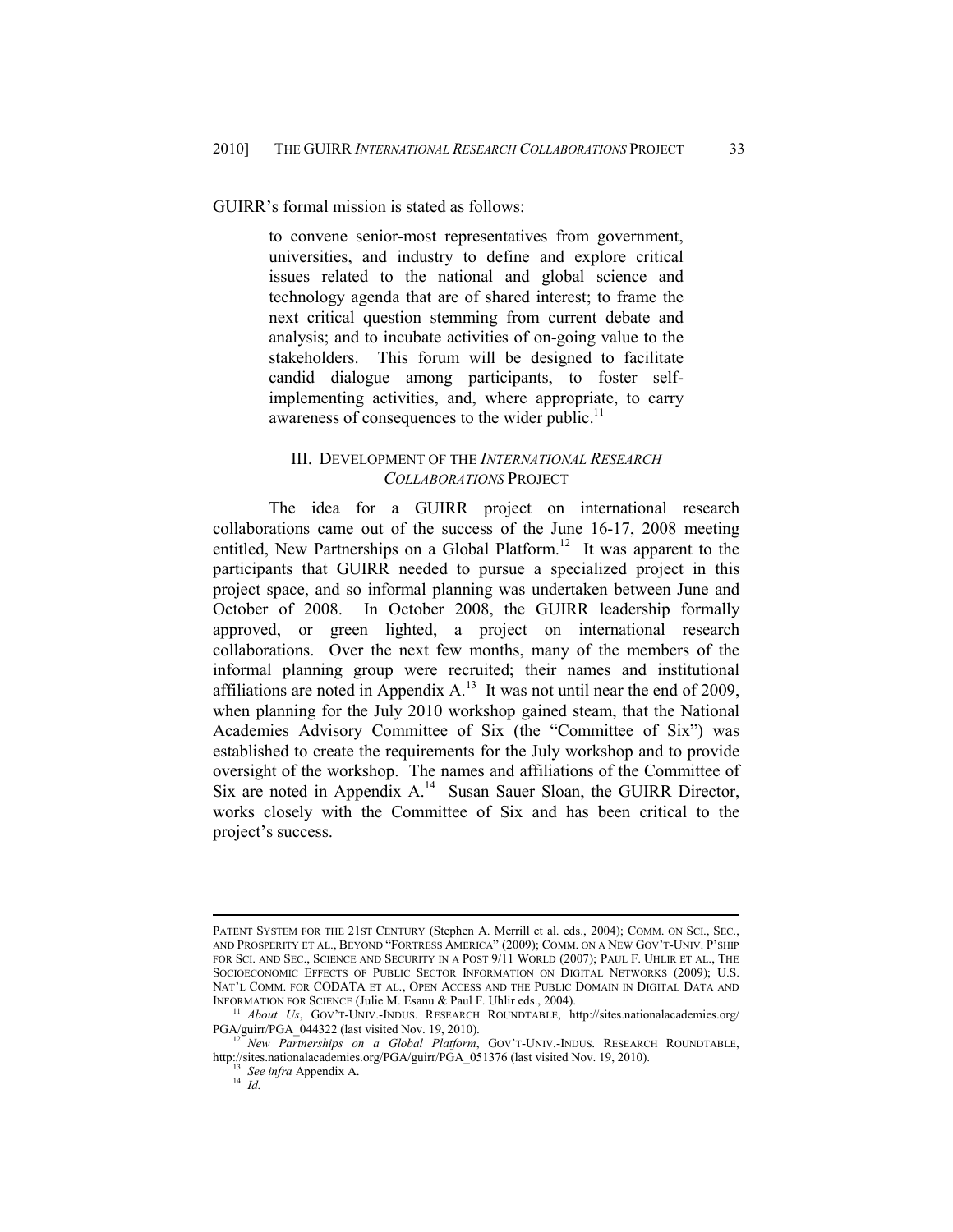#### IV. I-GROUP PROJECT ACTIVITIES TO DATE

The initial teleconference of the I-Group took place on July 15, 2008, and confirmed both an interest in further examination of the elements of sound international research agreements and the barriers and workarounds presently used to get to sound, international research agreements. In the two plus years since that first conference call, the I-Group has met almost monthly via conference calls to keep the project vibrant and relevant.

In addition to conference calls, several in-person planning meetings were held at the National Academies' Keck Center in Washington, D.C., on August 28, 2008; March 26, 2009; and January 22, 2010.

Publications have been considered a central component of the project. Publications not only report on activities of the group and serve as a form of public relations to the higher education, industry, and government sectors, but also serve to increase the knowledge base in the area of international research collaboration. To date, the following publications have been issued:

- (1) A white paper issued on October 13, 2008.15
- (2) An article published by the *NCURA Magazine* in December 2008<sup>16</sup>
- (3) Statements of Purpose for the project and the proposed workshop in February 2009.<sup>17</sup>
- (4) An article published by *Link*, the newsletter of the European Association of Research Managers and Administrators  $(EARMA)$ , in 2009.<sup>18</sup>

These activities were meant to lay the groundwork for the July 2010 workshop, as well as to follow-on activities, post-workshop. The workshop itself will be considered in the next section.

# V. WORKSHOP AT THE NATIONAL ACADEMIES (JULY 26-27, 2010)

The I-Group workshop held at the National Academies on July 26- 27, 2010, contained a number of tracks, most of which led to breakout group

 <sup>15</sup> GUIRR Ad Hoc Working Group on International Research Collaborations, *White Paper*, (Oct. 13, 2008), http://sites.nationalacademies.org/PGA/guirr/PGA\_050827 (follow "White Paper prepared by the working group" hyperlink).

<sup>&</sup>lt;sup>16</sup> Carfora, Casey & Killoren, *supra* note 9, at 10-11.<br><sup>17</sup> GUIRR International Research Collaborations Working Group, *Statements of Purpose* (Feb. 2009), www.nationalacademies.org/pga/guirr/pga\_050827 (follow "Statements of Purpose" hyperlink).<br><sup>18</sup> James Casey, Robert Killoren & John Carfora, *U.S. Research Round-table Examines Ways to* 

*Strengthen International Research Collaboration*, EARMA LINK, Apr. 17, 2009, at 10, 11. *See generally* EARMA, http://www.earma.org (last visited Nov. 19, 2010) (providing a general overview of the European Association of Managers and Administrators "EARMA").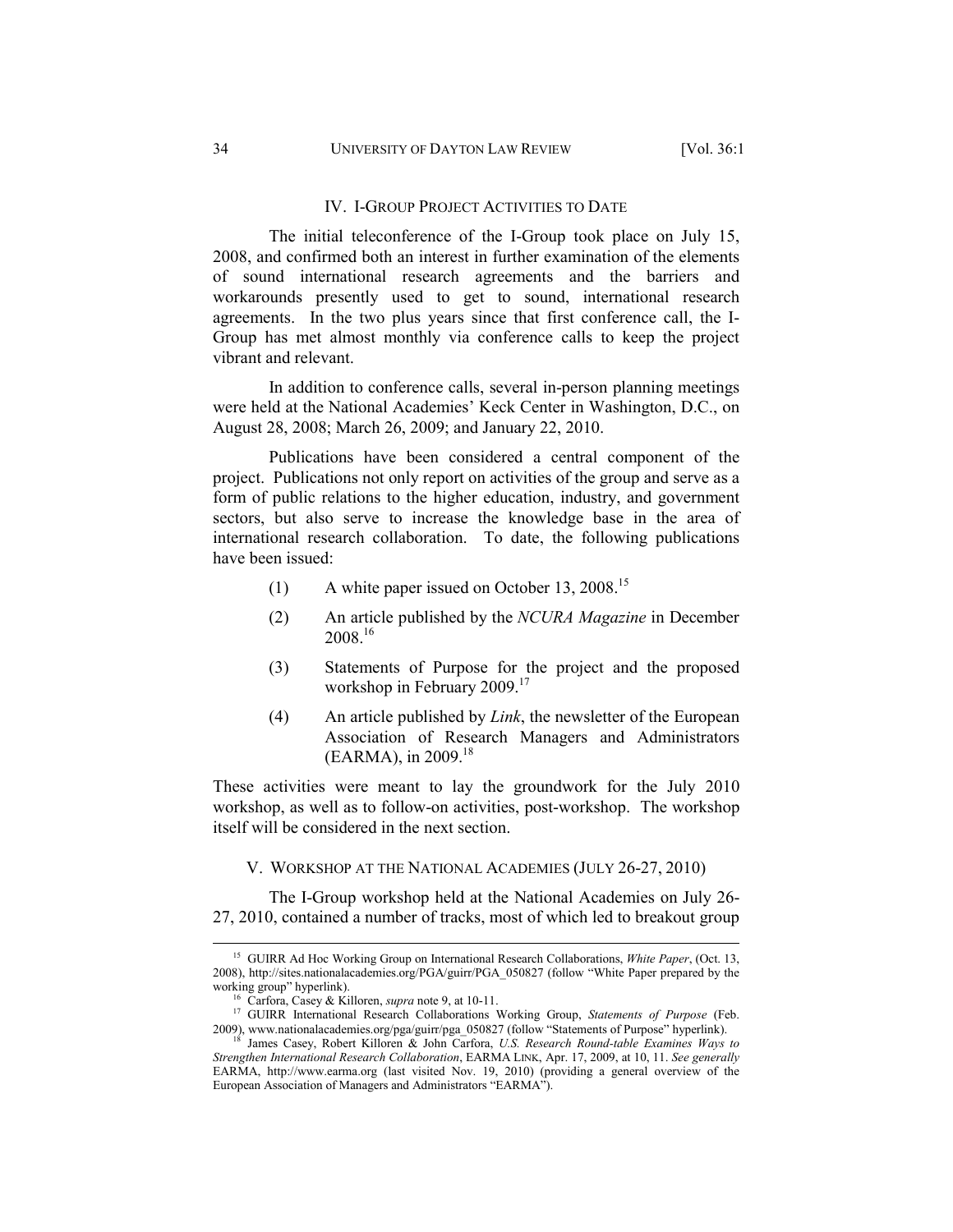sessions on Day Two.<sup>19</sup> Appendix B contains the final agenda for the workshop; here are the summary descriptions for each track:

### *A. Creating an Environment for Productive International Collaboration*

The role of international collaborations in advancing knowledge and offering economic opportunities worldwide is growing, thanks to factors such as access to the internet; globalization; and greater mobility of information, ideas, and people. Though international research collaborations also are growing (as measured, for example, by multinational co-authorship on publications and shared funding for international research projects), there are bottlenecks and frictions that can pose impediments to meaningful and successful international collaborations. This track will look broadly at trends and issues that pertain to fostering productive international collaboration from the point of view of governments, universities, and industry.<sup>20</sup>

#### *B. Cultural Differences and Nuances*

Quite often cross-cultural nuances and culture-centric perspectives—grounded in one's experience or merely assumed—often cloud conversations between faculty researchers and research administrators when they are negotiating the shared development of meaningful international research agreements. In this session we will hear from a number of experts on cross-cultural communications, understanding, and collaborations.<sup>21</sup>

# *C. Ethics*

The ethics panel stands between the culture panel and the research integrity panel in the sense that ethics are informed by culture and govern behavioral choices in the conduct of research. This panel will explore issues related to the ethics of safeguarding privacy/ security/ and confidentiality; bioethical issues related to human subjects research as well as other activities with bioethical implications, all from both a domestic [United States] and a global perspective.<sup>22</sup>

 <sup>19</sup> *Agenda*, GOV'T-UNIV.-INDUS. RESEARCH ROUNDTABLE, http://sites.nationalacademies.org/PGA/ guirr/PGA\_058064 (last visited Nov. 19, 2010).<br><sup>20</sup> *Id.* <sup>21</sup> *Id.* <sup>22</sup> *Id.*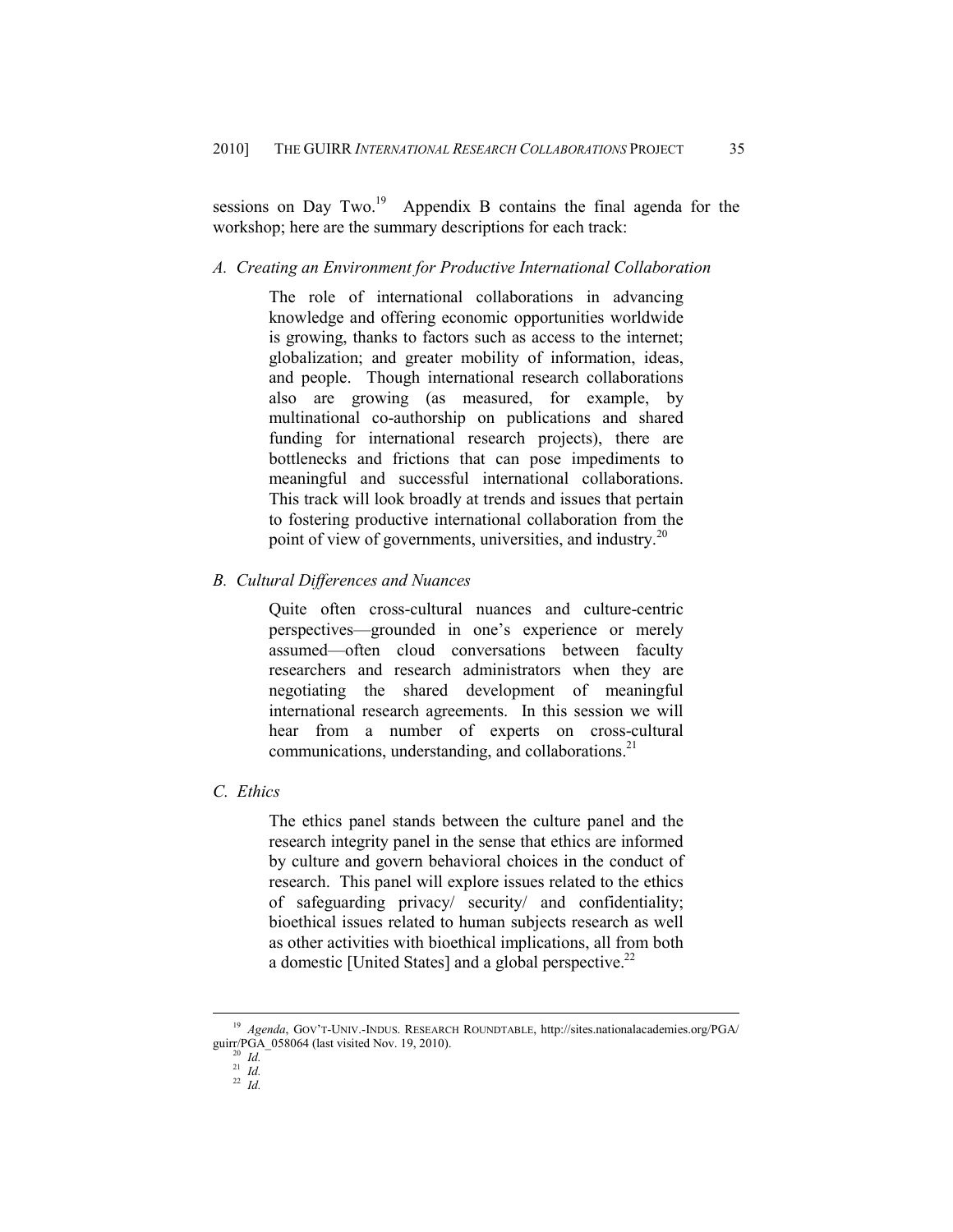# *D. Research Integrity and the Responsible Conduct of Research*

The research integrity panel continues the ethics discussion by focusing on standards and practices that promote responsible data collection and appropriate authorship byline decisions. The panel will explore issues related to current RCR training for data integrity and authorship as well as consider the impact that different international PhD educational standards can have on data integrity. The panel will conclude with a discussion by an international team who will describe their experiences in negotiating authorship agreements and in building capacity to assure data integrity. $^{23}$ 

# *E. Risk Management*

Risk management is a continuous process designed to proactively identify and mitigate risks to help promote the achievement of the organization's objectives, strategy, and mission. Risk management also drives accountability and integrity of the organization's work and helps ensure individuals within the organization see it as their responsibility to reduce risk as part of their daily jobs. The panel will explore specific issues relating to risk management in the international setting.<sup>24</sup>

# *F. Intellectual Property*

Intellectual Property (IP) is a central issue in international research collaborations. What is the balance between the facilitation of research and the protection of IP? The members of the IP track will discuss and outline the major issues, challenges, and successes of IP on the international level. This will include such topics as background intellectual property (BIP), the connection between IP and export control, the management of IP at the university, industry, and governmental levels, and emerging issues in the coming years (such as managing IP given the increasing transportation of large data sets and research across national borders). The IP team will pay particular attention to practices and models of IP used in individual countries, for inclusion in project deliverables.<sup>25</sup>

 <sup>23</sup> *Id.* 24 *Id.* 25 *Id.*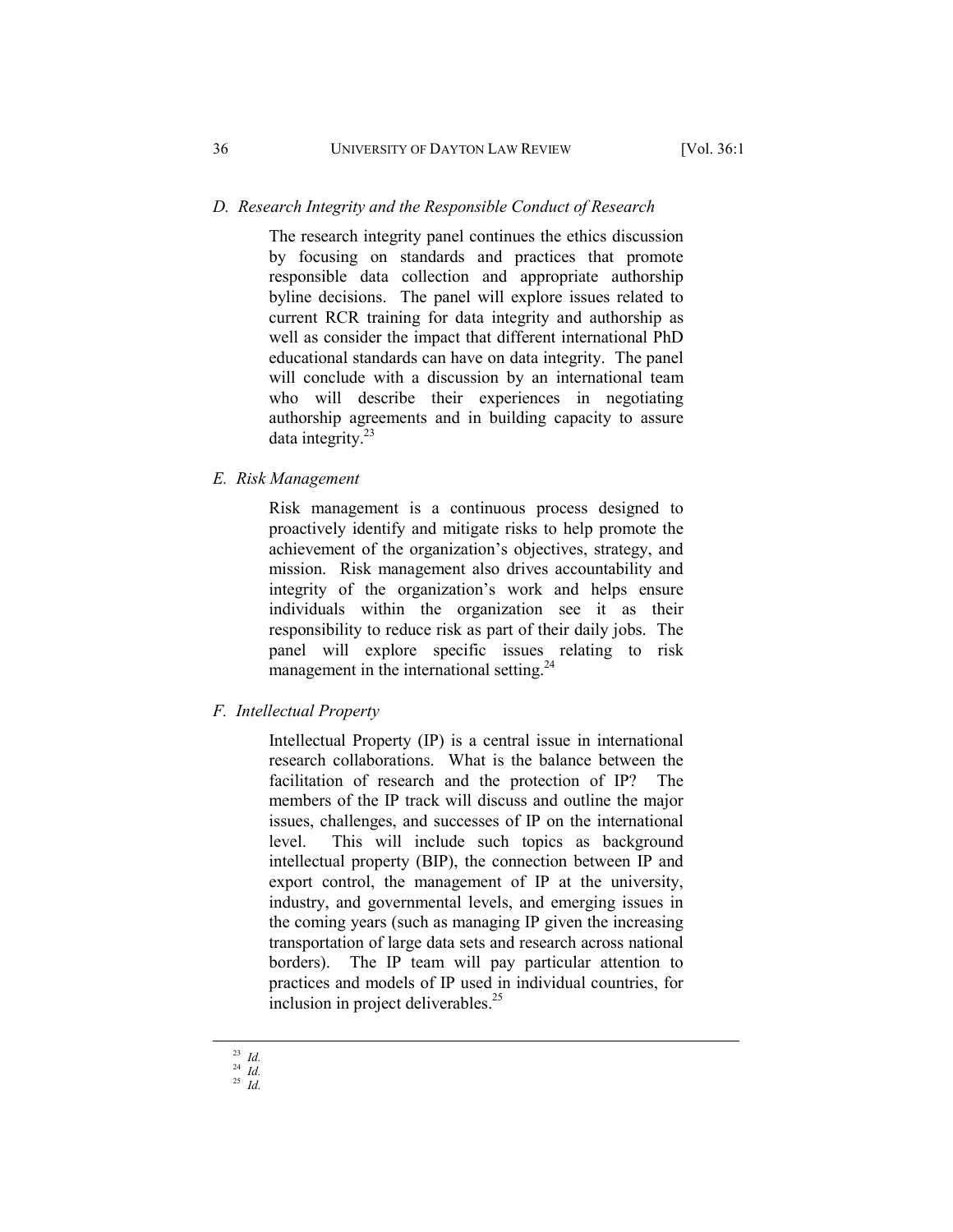# *G. Export Controls*

Export control regulation presents special challenges when working with international collaborators and when conducting research overseas. Researchers who are used to open academic environments are often surprised to learn that certain areas of collaboration, especially in science and engineering, may be more difficult with certain international partners. In addition, trade embargos and sanctions, reflecting foreign policy concerns of different nations, can affect a researcher's ability to travel to certain countries and transport certain research equipment. The Export Control panel will discuss the various issues raised by these regulations, their effect on international research collaborations, and compliance strategies used by various institutions to meet these challenges. $26$ 

# *H. Legal Issues and Agreements (Plenary Session)*

Conducting research with foreign partners can take a wide variety of forms. Sometimes this involves conducting research in the [United States] with foreign partners; other times it may involve field research, setting up limited business operations, or even establishment of a new campus overseas. This panel will discuss the legal issues related to these various scenarios. The speakers will discuss registration and memoranda of understanding with foreign governments and governmental approvals. It will also cover legal agreements and documents used to facilitate particular business activities, such as payment of taxes, real estate issues, and employment requirements. The panel will cover methods used by institutions to incorporate legal review into ongoing operations. In addition, the panel will discuss the research funding opportunities and challenges presented by the European Union's 7th Framework Programme.<sup>27</sup>

As you can see, the I-Group workshop tackled a myriad of issues present within international research collaborations. Judging from the feedback in the aftermath of the July 2010 workshop, the group succeeded.

VI. SPECIAL FOCUS: THE INTELLECTUAL PROPERTY TRACK (IP)

In one sense, intellectual property (IP) is much like international

<sup>26</sup> *Id.* <sup>27</sup> *Id.*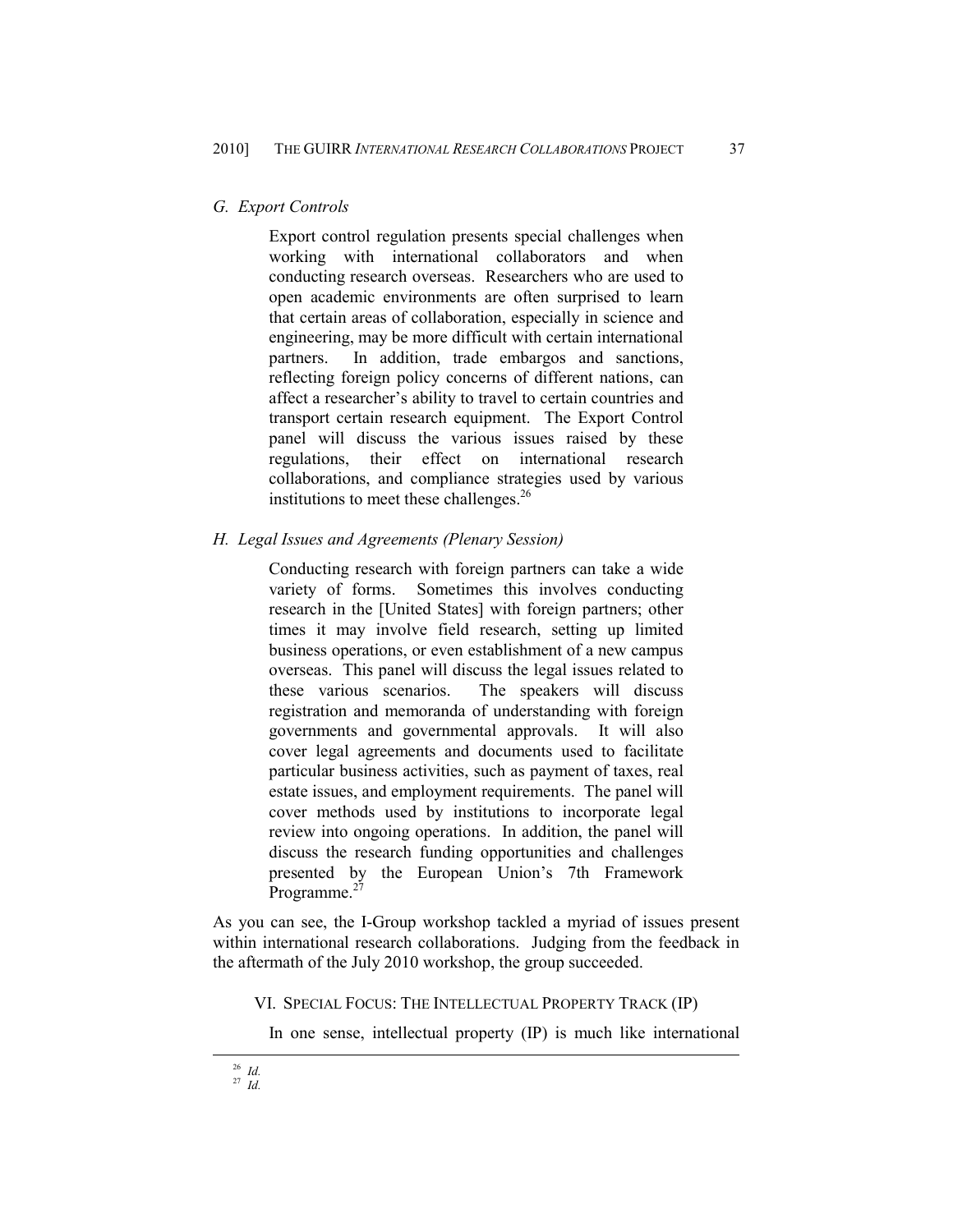collaboration in general because it contains both technical and policy dimensions.<sup>28</sup> The area of IP also contains such concepts as innovation.<sup>29</sup> job creation,<sup>30</sup> technology transfer, and wealth creation. The execution of licenses to foster the transfer of technology is one major area of  $IP$ <sup>31</sup>

Patents are a major type of IP (along with copyrights, trademarks, and trade secrets) and occupy the majority of research and technology transfer professionals' time at colleges and universities. Colleges and universities are increasingly taking legal action to protect their interests in IP, reflecting a common course of action by private businesses. Such legal action, whether taken by universities or private companies, is often a highstakes game. Recently, Microsoft Co-Founder Paul Allen has unleashed a patent war against some major Web companies, claiming that they are using technologies in the patents he owns and therefore he should be compensated for such use.<sup>32</sup> This situation is the latest high profile litigation in protecting IP from unauthorized use. It also poses the question: what impact will IP litigation have on patents and international research collaboration? While this question was not explicitly addressed during the workshop, the question

<sup>&</sup>lt;sup>28</sup> For an excellent recent book on intellectual property and technology transfer worth reading, see PATRICK VAN EECKE ET AL., MONITORING AND ANALYSIS OF TECHNOLOGY TRANSFER AND INTELLECTUAL PROPERTY REGIMES AND THEIR USE (Story Publishers 2008). The book is "the result of a study jointly undertaken by law firms DLA Piper UK (Brussels) and Mason Hayes+Curran (Dublin), following the invitation to tender '*Monitoring and analysis of technology transfer and intellectual property regimes and their use,'* issued in 2005 by the Research Directorate General of the European Commission." *Id.* at 3. Some of the legal topics covered in the study include professor's privilege, prior user rights, and the experimental use exception, all analyzed from a comparative law perspective. *Id.* at 5. The jurisdictions covered in the book include most European Union member states as well as the United<br>States and Japan.  $Id$ . at 6.<br> $\frac{29}{100}$  Figure states and United the state of the state of the state of the state of

For an article detailing the growth and geographic diffusion of China's patent system, see Kenneth G. Huang, *China's Innovation Landscape*, SCI., Aug. 6, 2010, at 632. 30 In their recent editorial in the *New York Times*, Paul R. Michel and Henry R. Nothhaft argue that

fully financing the U.S. Patent and Trademark Office and creating an innovation tax credit could "create as many as 2.5 million jobs in the next three years," and "add up to 600,000 jobs every year thereafter." Paul R. Michel & Henry R. Nothhaft, *Inventing Our Way Out of Joblessness,* N.Y. TIMES, Aug. 6, 2010, at A23. "Paul R. Michel is a former chief judge of the United States Court of Appeals for the Federal Circuit, which handles patent appeals. Henry R. Nothhaft, the chief executive of a technology miniaturization firm, is a co-author of a forthcoming entitled, 'Great Again.'" *Id.* <sup>31</sup> "In the summer of 2006, Stanford University's then Dean of Research Arthur Bienenstock

convened a small meeting of research officers, licensing directors and a representative from the Association of American Medical Colleges to brainstorm about important societal, policy, legislative and other issues in university technology transfer." *In the Public Interest: Nine Points to Consider in Licensing University Technology*, 1 (Working Paper 2007) (on file with author). Their work resulted in an unpublished working paper entitled, "In the Public Interest: Nine Points to Consider in Licensing University Technology." The nine points are as follows: 1) "Universities should reserve the right to practiced licensed inventions and to allow other non-profit and governmental organizations to do so"; 2) "Exclusive licenses should be structured in a manner that encourages technology development and use"; 3) "Strive to minimize the licensing of 'future improvements'"; 4) "Universities should anticipate and help to manage technology transfer related conflicts of interest"; 5) "Ensure broad access to research tools"; 6) "Enforcement action should be carefully considered"; 7) "Be mindful of export regulations; 8) "Be mindful of the implications of working with patent aggregators"; and 9) "Consider including provisions that address unmet needs, such as those of neglected patient populations or geographic areas, giving particular attention to improved therapeutics, diagnostics and agricultural technologies for the

developing world." *Id.* at 2-9.<br><sup>32</sup> *See* Dionne Searcey, *Microsoft Founder Unleashes Patent War*, WALL ST. J., Aug. 28-29, 2010, at A1, A4.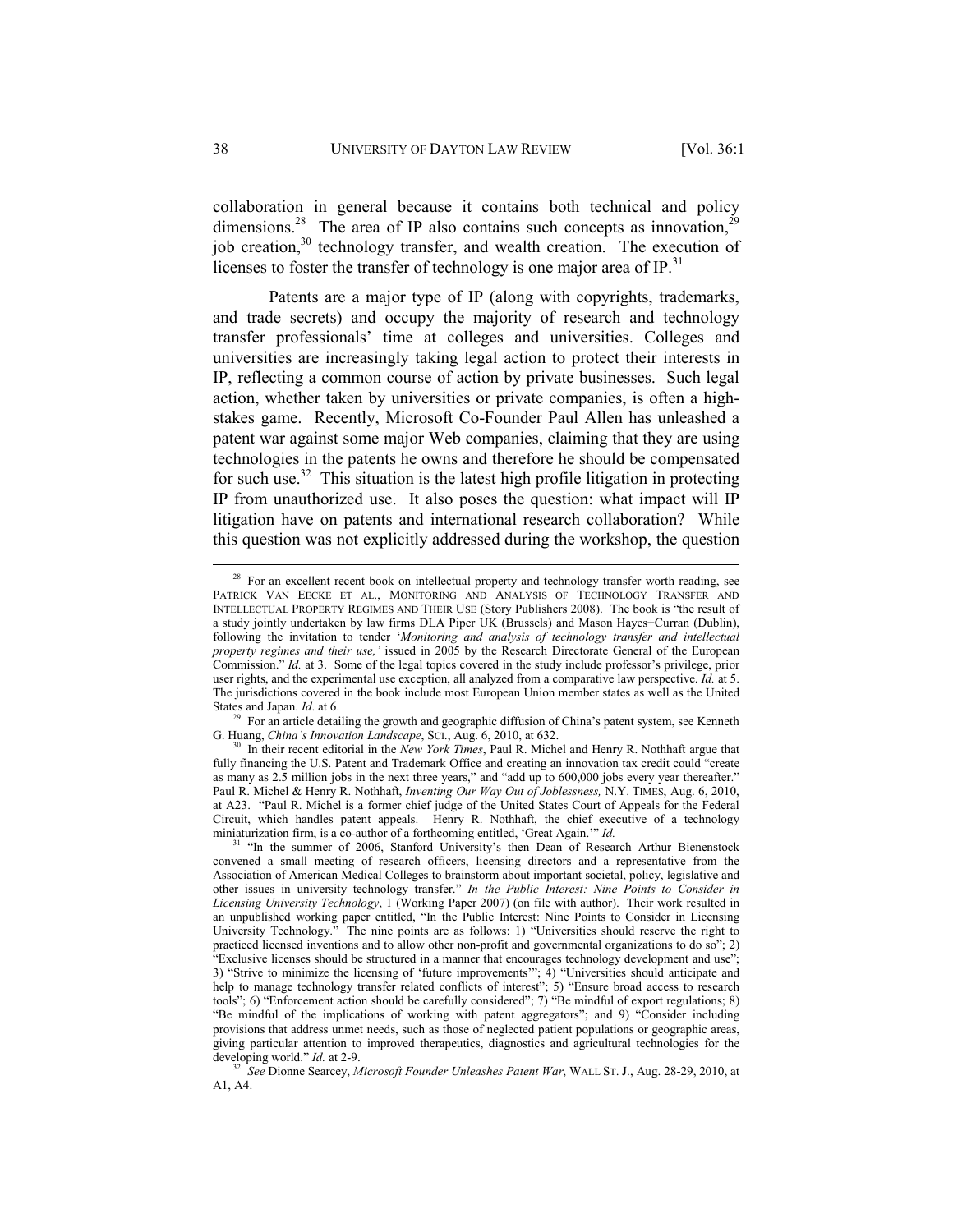was lurking just below the surface.

# VII. WORKSHOP PRESENTATIONS ON INTELLECTUAL PROPERTY<sup>33</sup>

The IP portion of the workshop contained presentations by Brian Warshawsky<sup>34</sup> and Professor Brian Fitzgerald.<sup>35</sup> Brian Warshawsky talked about the various issues in the university-industry relationship as they relate to contracting, including positive and recent trends, problematic communication and misunderstanding of mission, background intellectual property (BIP), and the balance between compliance and facilitation.<sup>36</sup> His presentation ended with a case study involving a National Science Foundation (NSF) Early Career Award, whereby a company, as a subcontractor under the award (Northwestern University was the prime awardee), wanted terms and conditions which were incompatible with the award from NSF to Northwestern University.<sup>37</sup> This illustrates the problems that can arise from misunderstanding the roles of universities and industry in federally-sponsored research.

Professor Fitzgerald provided a general overview of intellectual property and the issues facing the national patent systems (arising either between national offices and the inventor community, or between national

<sup>&</sup>lt;sup>33</sup> One member of the IP team, Dr. Eskil Ullberg, Visiting Research Scholar at George Mason University, submitted a paper for consideration by IP team members during the workshop proceedings summarizing research on organized patent exchanges. The paper was "first published in French for the »Conseil D'Analyse Économique du Premier Ministre». The note is based on original research that formed the author's PhD thesis." Eskil Ullberg, *From Personal to Impersonal Exchange in Ideas* 1 (2009) (unpublished note) (on file with the Dayton Law Review). 34 NAT'L COUNCIL OF UNIV. RESEARCH ADM'RS, *Workshop Information*, http://www.ncura.edu/

content/educational\_programs/sites/52/program/workshop-info/ (follow "Brian Warshawsky" hyperlink) (2010). Brian Warshawsky is "originally licensed in Michigan, Illinois, and Florida, and serves as the Senior Contracting Officer for Northwestern University's Office for Sponsored Research where he focuses on contract negotiations and regulatory compliance including issues of foreign national participation in research and export controls," and has served on the AAU/COGR [American Association of Universities/Council on Governmental Relations] troublesome clauses taskforces. *Id.* "Prior to joining Northwestern University, [he] served in a similar capacity for the Gas Technology Institute, the energy research think tank, located in Des Plaines, Illinois." Id.

Professor Brian Fitzgerald is a specialist Research Professor in Intellectual Property and Innovation at the Queensland University of Technology Faculty of Law in Brisbane, Australia, Honorary Professor at City University of London, and Chief Investigator in the ARC Centre of Excellence for Creative Industries and Innovation. *Biographies*, UNIV. OF SYDNEY, AUSTL., http://ses.library.usyd. edu.au/bitstream/2123/6564/1/PSI\_vol1\_biographies.pdf (last visited Nov. 19, 2010). He is also the Project Leader of Peer to Patent Australia and The Legal Framework for eResearch. Brian Fitzgerald, QUEENSL. UNIV. OF TECH., http://www.law.qut.edu.au/staff/lsstaff/fitzgerald.jsp (last visited Nov. 19, 2010). "He is well known in the areas of Intellectual Property and Internet Law and has worked closely with Australian governments on facilitating access to public sector information." *Biographies*, *supra*. He studied law at the Queensland University of Technology, graduating as University Medallist in Law, and holds postgraduate degrees in law from Harvard University and Oxford University. *Id.* 36 Brian Warshawsky, Senior Contracting Officer, Nw. Univ., Address at Working Group on

International Research Collaborations ("I-Group"): Examining Core Elements of International Research Collaboration (July 26, 2010), *available at* http://sites.nationalacademies.org/PGA/guirr/PGA\_058064 (follow "Brian Warshawsky, Senior Contracting Officer, Northwestern University" hyperlink) (last visited Nov. 19, 2010) [hereinafter Warshawsky Address]. 37 *Id.*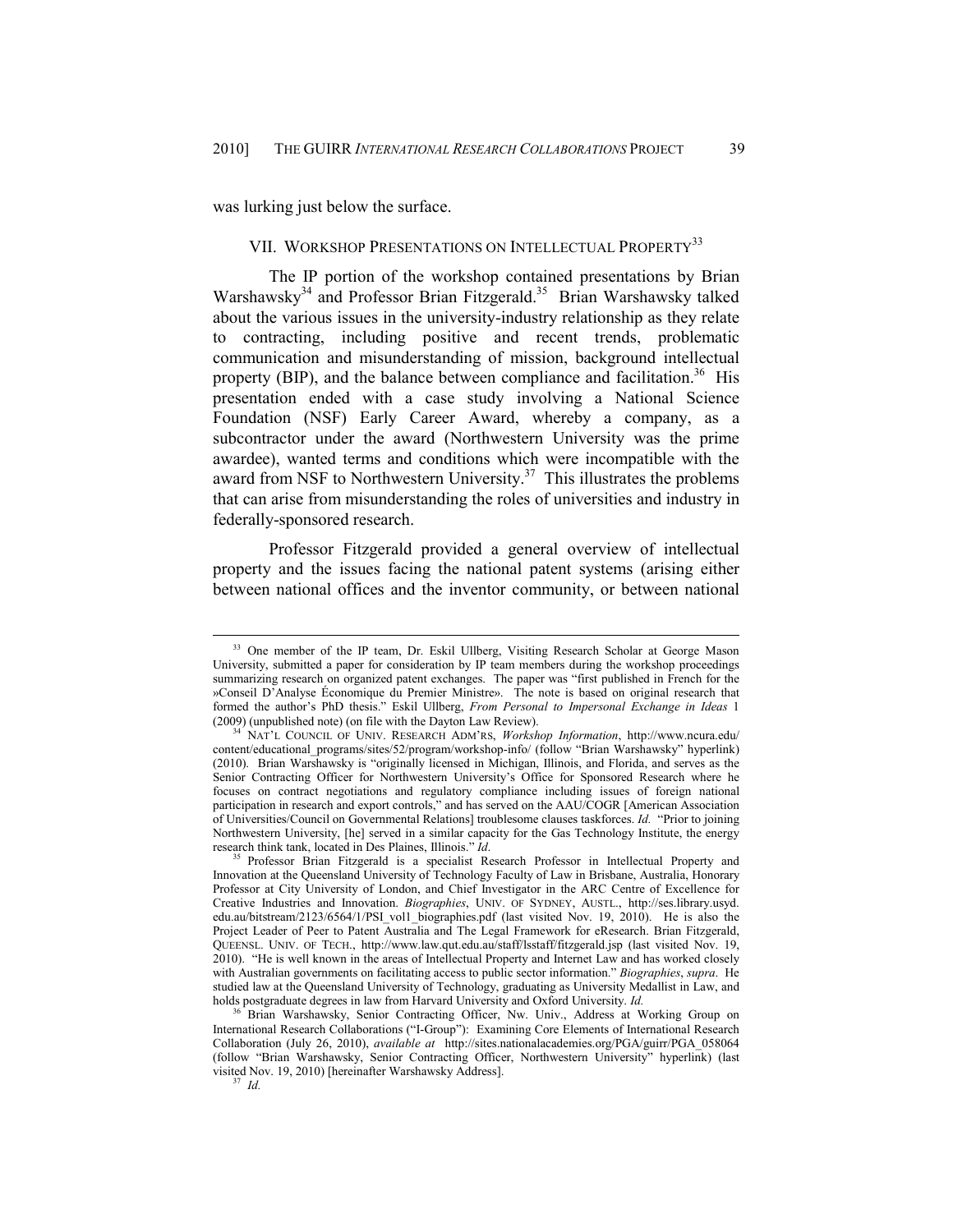$offices<sup>38</sup>$ ), and he provided some particular initiatives under way to help fuel IP, collaboration, and innovation.<sup>39</sup> The latter initiatives included the Patent Prosecution Highway,<sup>40</sup> the Vancouver Group (based upon principles of "mutual exploitation"), $^{41}$  Patent Informatics, $^{42}$  and the Peer-to-Patent project.<sup>43</sup> We will focus on the Peer-to Patent Project for the purposes of this paper.

# *A. The Peer-to-Patent Project in General*<sup>44</sup>

The Peer-to-Patent Project, founded by Professor Beth Novack, had its origins in a project developed at the New York Law School.<sup>45</sup> Based upon a software platform, the first pilot project of Peer-to-Patent was launched in June 2007 under an agreement with the United States Patent and Trademark Office (USPTO).<sup>46</sup> The Australian pilot project is described in the next section.

Peer-to-Patent integrates the elements of computer software, patent efficiency and effectiveness, and the political idea of participatory democracy into one platform. Utilizing "netizens" (net citizens), peer reviewers who "review participating patent applications in terms of the novelty and inventiveness," the ultimate purpose of Peer-to-Patent is to improve "the quality of issued patents by facilitating community participation in the patent examination process. $\mathbb{R}^{47}$  Peer reviewers "[s]ubmit] relevant prior art references," and the community "comment[s] and vote[s]

<sup>&</sup>lt;sup>38</sup> Note that there is no international office of patents that issues "international" patents.

<sup>&</sup>lt;sup>39</sup> Brian Fitzgerald, Professor, Queensl. Univ. of Tech. Faculty of Law, Austl., Address at Working Group on International Research Collaborations ("I-Group"): Examining Core Elements of International Research Collaboration (July 26, 2010), *available at* http://sites.nationalacademies.org/PGA/ guirr/PGA\_058064 (follow "Brian Fitzgerald, Professor, Queensland University of Technology Faculty of Law, Australia" hyperlink) (last viewed Nov. 19, 2010) [hereinafter Fitzgerald Address]. 40 *Id.* at 15-19. The Patent Prosecution Highway (PPH) is typically bilateral agreements between

patent offices. "PPH arrangements exist between patent offices in Australia, Canada, Denmark, Europe, Finland, Germany, Japan, Korea, the UK, and the US." *Id.* at 15.

Id. at 20-21. The Vancouver Group contains the countries of Canada, Australia, and the United Kingdom. *Id.* at 20. The group is "[a]n office-driven work sharing arrangement" and aims to "eliminate" duplication between participating offices." *Id.* This goal is achieved by "sharing information and relying on examination reports from offices within the group," and "where possible the patent office of a Vancouver Group country will rely on a search or examination performed by another office." *Id.* 42 Patent informatics is essentially the use of computers to maintain and analyze large amounts of

patent data. Two such patent databases include CAMBIA's Patent Lens site (www.patentlens.org) and Google Patents (www.google.com/patents).<br><sup>43</sup> For a complete discussion of Peer-to-Patent and its pilot projects, see Fitzgerald Address, *supra* 

note 39, at 38-55. 44 *Welcome to Peer to Patent*, PEER TO PATENT, http://www.peertopatent.org (last visited Nov. 19,

<sup>2010). 45</sup> *About the Project*, PEER TO PATENT, http://peertopatent.tumblr.com/abouttheproject (last visited

Nov. 19, 2010). Her 2009 book, WIKI GOVERNMENT, details the rise of Peer-to-Patent. BETH SIMONE NOVACK, WIKI GOVERNMENT (2009). 46 Fitzgerald Address, *supra* note 39, at 43. The 2nd Anniversary Report of the U.S. pilot project

showed that there were 2,600 registered peer reviewers that reviewed 187 patent applications as of May 30, 2009, and that "[p]rior art [was] used to reject one or more claims in 18 patent applications" (approximately 10% of cases). *Id.* at 44. 47 *Id*. at 38.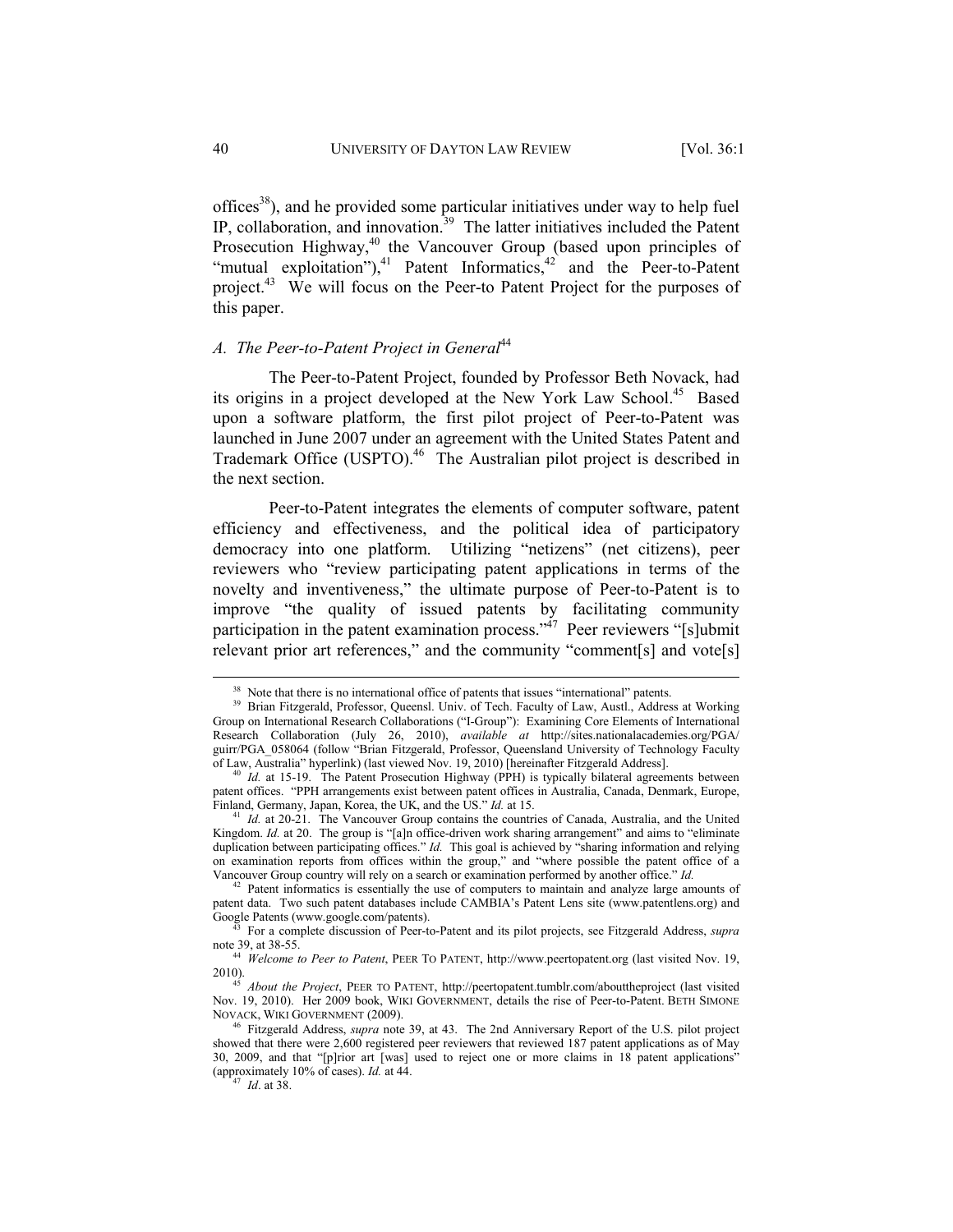on the relevance of [the] prior art references.<sup>348</sup> "The top [ten] prior art references . . . are forwarded to the patent office," where they are hopefully considered by the patent examiner during the process.<sup>49</sup>

What are the public and private benefits of the process? Clearly, the most obvious public benefits are threefold: 1) a higher quality patent; 2) a patent that "represent[s] novel and inventive advance[s] over the existing state of the art<sup> $\dot{r}$ </sup>;<sup>50</sup> and 3) a process that results in "[c]learer patent landscapes and reduced uncertainty surrounding freedom to operate" said inventions.<sup>51</sup> The private ("patent applicant") benefits include: 1) more rigorous (and hopefully robust) patent applications; 2) the subsequent result of fewer disputes and litigation; and 3) the subsequent result of time and money savings for applicants by identifying and eliminating weak claims. $52$ 

# *B. The Australia Peer-to-Patent Project*<sup>53</sup>

The six-month Australia pilot of Peer-to-Patent took place between December 2009 and May 2010, and represented collaboration between the Queensland University of Technology<sup>54</sup> and IP Australia.<sup>55</sup> This pilot was closely modeled on the United States pilots—the same software platform was used, the consent of applicants was sought prior to their inclusion in the project (these were applications that were "laid open to public inspection" and "for which an examination request ha[d] been made by the applicant"<sup>56</sup>), and each application was open for a ninety-day review period.<sup>57</sup> The technology areas were limited to "business methods [and] computer

<sup>48</sup> *Id.*<br><sup>49</sup> *Id.*<br><sup>51</sup> *Id.*<br><sup>51</sup> *Id.*<br><sup>52</sup> *Id.* The 2nd anniversary report of the U.S. pilot showed that: 1) "75% of reviewers think that a third-party submission of prior art program like Peer to Patent should be incorporated as regular USPTO practice"; 2) "69% of examiners think that a program like Peer to Patent would be useful if incorporated into regular office practice"; and 3) "67% of examiners believe Peer to Patent would be helpful in doing their job." *Id.* at 45.

<sup>&</sup>lt;sup>53</sup> *Welcome to Peer-to-Patent Australia*, PEER-TO-PATENT AUSTRALIA, http://www.peertopatent. org.au (last visited Nov. 19, 2010).

<sup>&</sup>lt;sup>54</sup> QUEENSL. UNIV. OF TECH., www.qut.edu.au (last visited Nov. 19, 2010).<br><sup>55</sup> *About IP Australia*, IP AUSTRALIA (2010), http://www.ipaustralia.gov.au/about/index.shtml. IP Australia is an Australian Government body charged with supporting creativity and innovation, and is based upon the premise that "Australia's economic well-being depends on capturing the benefits of increased innovation and creativity." *Id.*

IP Australia's role is to provide a strong intellectual property system which promotes innovation, investment and trade. Generally, IP Australia focuses on ensuring that: [1] the Australian IP system meets business needs; [2] the international IP system meets the needs of Australians; [3] our people work together in an environment where we continually learn in order to succeed; [4] we provide our customers with quality services that meet their needs; and [5] our operations are cost effective.

*Id.* 56 Fitzgerald Address, *supra* note 39, at 47. 57 *Id.*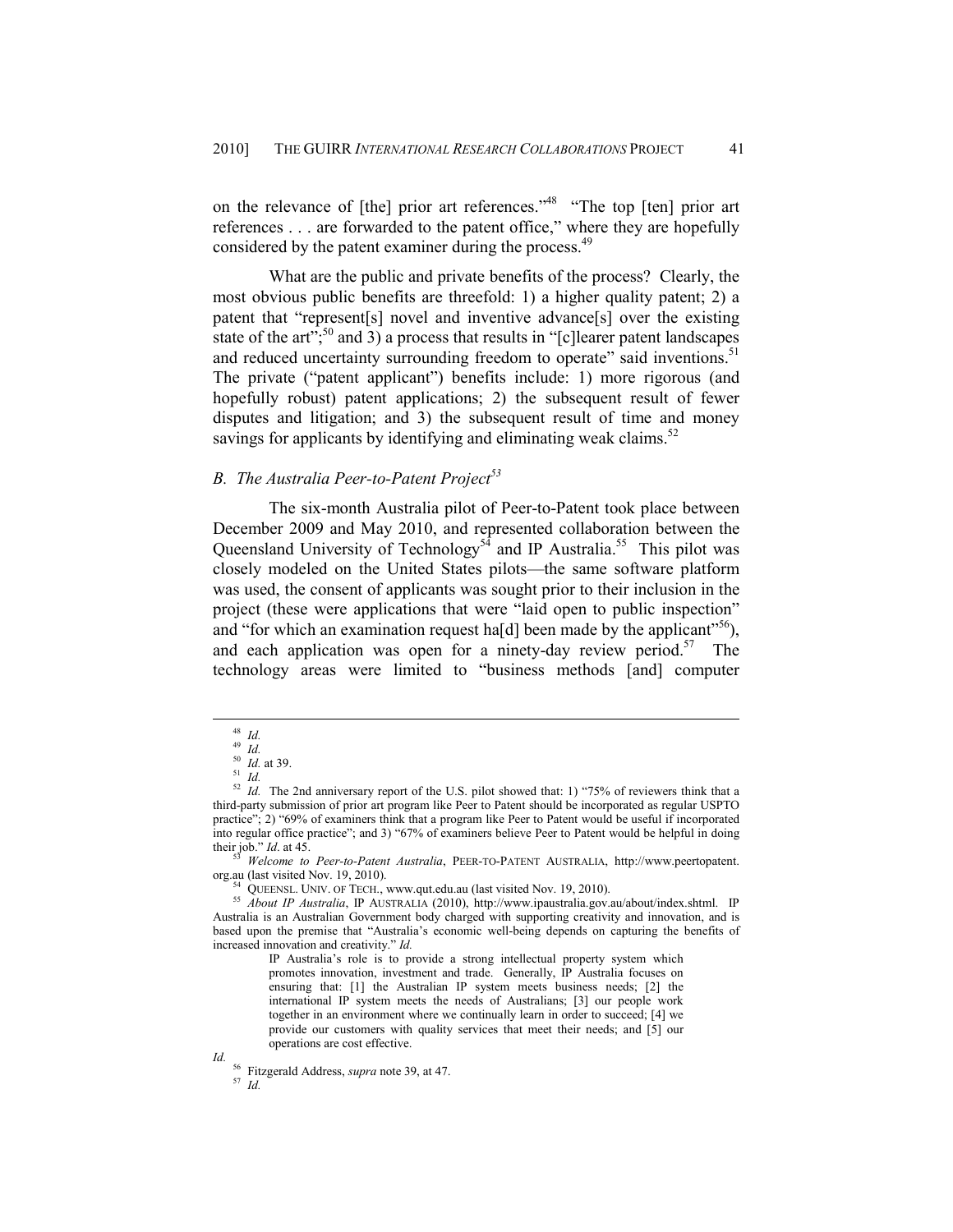software and related applications."<sup>58</sup> Thirty-one participating applications were involved (including applications from IBM, General Electric, Hewlett-Packard, Australia CSIRO, Yahoo!, and Western Union), and 131 registered peer reviewers submitted 106 prior art references.<sup>59</sup> As of this writing, the project managers are awaiting the examination results, but the interim feedback shows that the project has had an impact along the lines shown in the United States and Japan pilot projects.<sup>60</sup>

# *C. Applicability of Peer-to-Patent to University Technology Transfer*

What is the applicability of the Peer-to-Patent methodology to university technology transfer? Professor Fitzgerald and others have espoused the following view:

> Peer-to-Patent may be of particular value to university technology transfer officers as a means of signaling potential obstacles to successful patent prosecution. Unlike large corporate patent offices that have substantial operating budgets for patent prosecution, university technology transfer officers are often limited in their financial resources for patent prosecution. As a consequence, patent prosecution in a university setting may be hampered by imperfect information about the state of the art a patent may have to compete with. The sooner a technology transfer officer can determine the likelihood of validity and breath of claims, the better. This is where Peer-to-Patent steps in. If a patent application quickly draws attention and draws substantial prior art assertions from reviewers, the technology transfer officer may be in a better position to assess whether continued prosecution is worthwhile. Thus, Peer-to-Patent may lend itself to improving university tech transfer efficiency and financial performance.<sup>61</sup>

#### *D. The Future of Peer-to-Patent*

The future of Peer-to-Patent includes another project in Japan, one project in Korea, and a third pilot project in the United States between the USPTO and New York Law School.<sup>62</sup> There is some possibility that Peerto-Patent may be run by the World Intellectual Property Organization (WIPO) as part of the international application process under the Patent

<sup>&</sup>lt;sup>58</sup> *Id.*<br><sup>59</sup> *Id.* at 51.<br><sup>60</sup> *Id.* at 45 (concluding that a six-month pilot in Japan showed comparable results to the U.S. pilot).<br><sup>61</sup> Brian Fitzgerald, Ben McEniery & Mark Webink, *The Peer-to-Patent Initiative*, N Sept./Oct. 2010, at 9; Fitzgerald Address, supra note 39, at 55 (quoting Fitzgerald's "The Peer-to-Patent Initiative" article). 62 Fitzgerald Address, *supra* note 39, at 52.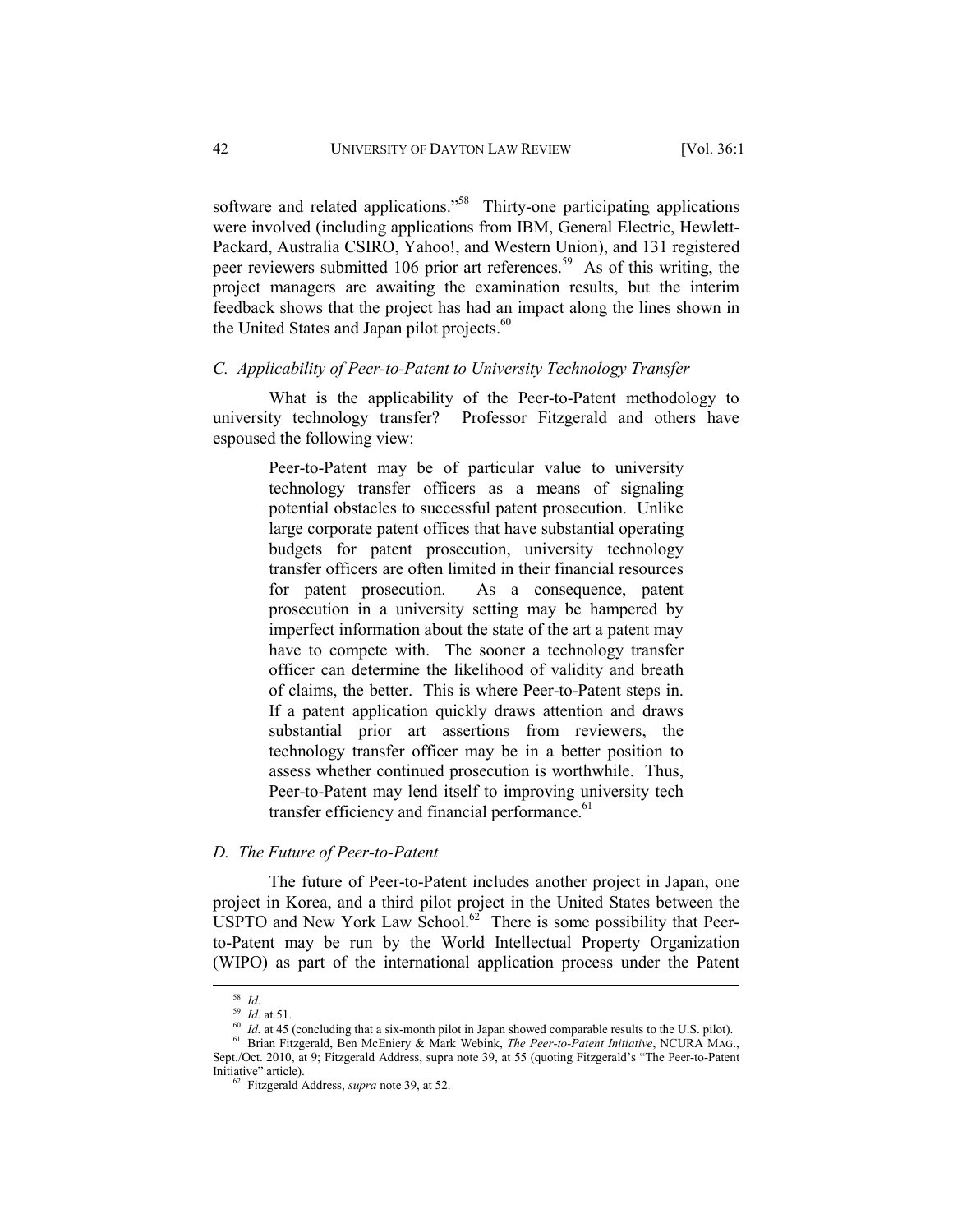Cooperation Treaty (PCT). $^{63}$  Professor Fitzgerald believes that a "Peer to Patent project at the WIPO/PCT stage would benefit from [the] harmonisation of procedural and substantive patent law."<sup>64</sup> In addition, he believes that some enhancements are necessary, such as getting people (patent applicants and peer reviewers) to connect with the project and encouraging potential reviewers.<sup>65</sup>

#### *E. Observations of Peer-to-Patent*

It appears that Peer-to-Patent has succeeded over the past, approximately, three years. Its pilot projects in the United States, Australia, and Japan have seen positive contributions from "netizens" who served as peer reviewers on patent applications, lending input on relevant prior art that will increase rigor in the patent process and ultimately will lead to stronger patent applications and stronger issued patents. This increased strength, however defined, should lead to a clearer patent landscape that all inventors, holders of issued patents, holders of any patents, and those entities involved in wealth creation and innovation can appreciate. Clearly, more needs to be done. But in the spirit of the I-Group workshop, where increased collaboration and creativity are implicitly desired, projects such as Peer-to-Patent have a necessary place in improving the field and management of IP.

# VIII. THE IP BREAKOUT SESSION: A SUMMARY

Day Two of the workshop was primarily focused on breakout sessions that considered a number of previously drawn up questions, particularly in light of the presentations on Day One. The following IP Team members<sup>66</sup> participated in the IP breakout session on Day Two:

- (1) James Casey, The University of Texas at San Antonio, IP Track Champion;
- (2) Professor Brian Fitzgerald, Queensland University of Technology Faculty of Law;
- (3) Steve Merrill, The National Academies;
- (4) Louis Rodriguez, Southwest Research Institute  $(SwRI)$ ;<sup>67</sup>
- (5) Bernard Trombley, Huron Consulting Group;

<sup>&</sup>lt;sup>63</sup> *Id.*<br><sup>64</sup> *Id.* at 53.<br><sup>65</sup> *Id.* at 54.<br><sup>66</sup> Three IP team members were unable to make the workshop: Ann Hammersla, Ma Jun, and Eskil Ullberg. Although unable to attend, Ma Jun provided written answers to the breakout questions. *See infra* Appendix C. 67 SwRI is the industry partner with the University of Texas at San Antonio in GUIRR. Press

Release, Sw. Research Inst., UTSA SwRI Partner to Join Elite National Research Roundtable (Mar. 24, 2009), *available at* http://www.swri.org/PrinterFriendly/TechPrint.asp.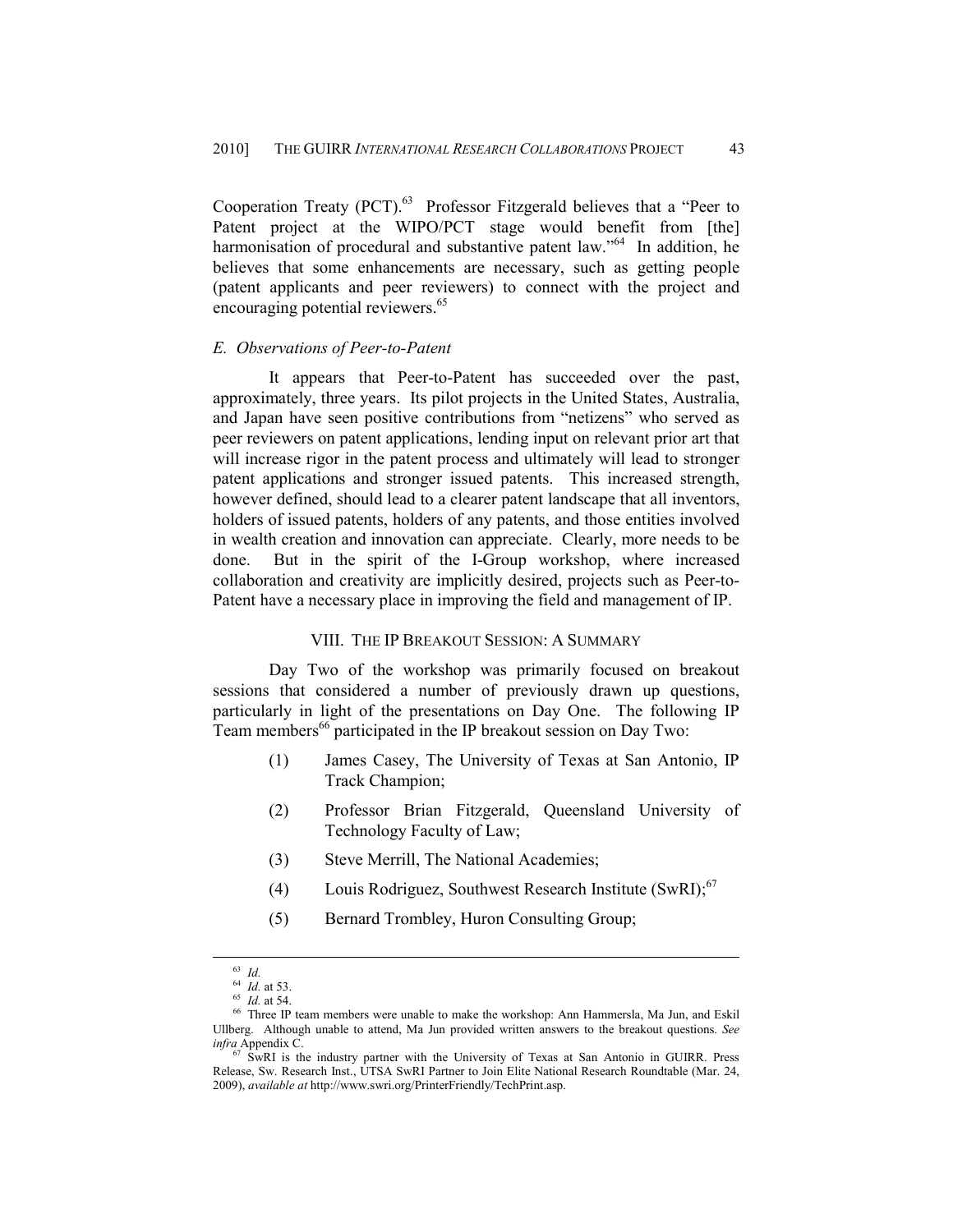- (6) Brian Warshawsky, Northwestern University;
- (7) Tony Boccanfuso, University-Industry Demonstration Partnership (UIDP);<sup>68</sup>
- (8) Richard Herman, University of Illinois;
- (9) Wayne Johnson, Consultant;
- (10) J.P. Kim, National Institutes of Health;
- (11) Astrid Christina-Koch, European Union, Delegation to the United States of America;
- (12) Rafic Makki, Abu Dhabi Education Council;
- (13) Michael Sennett, United States Army.

The IP breakout session on Day Two was energetic and vibrant. As the immediately preceding list indicates, the session had a good mix of United States and non-United States participants, which lent a comparative flavor to the discussion. Appendix D contains the text version of the breakout discussions; but some of the more intriguing thoughts posed for consideration were: (1) increasing the efficiency and effectiveness of the USPTO; (2) evolving to a patent system that treats different technologies differently, particularly for reasons of getting to market; (3) utilizing the Patent Prosecution Highway as a possible model; (4) "[i]ncreasing the compatibility, efficiency, and output quality (issued patents) of the national patent systems"; (5) arguing that "the [United States] Government should create a roadmap for a strategic [United States] Innovation Policy"; (6) arguing that primary and secondary education in the United States needs to be significantly improved for an innovation economy, in fact, teaching "innovation literacy"; (7) arguing that industry needs to become "university literate"; and (8) arguing that universities need to realize that "industry 'is not the devil'—that building relationships with industry can lead to better research in the lab and education in the classroom."<sup>69</sup>

The IP discussions held on Day Two embodied the best of the area itself, focusing on technical and policy discussions that included not only looking at the "ground level" but also the "30,000 foot" perspective.

#### IX. FOLLOW-ON ACTIVITIES AND THE FUTURE

As of this writing, December 2010, the July workshop summary is being prepared for publication. Additional follow-on activities include the development of a primer on issues in international research collaborations,

 <sup>68</sup> For more information on UIDP, see UNIV.-INDUS. DEMONSTRATION P'SHIP, http://sites.national academies.org/pga/uidp/index.htm (last visited Nov. 19, 2010). 69 *Infra* Appendix D.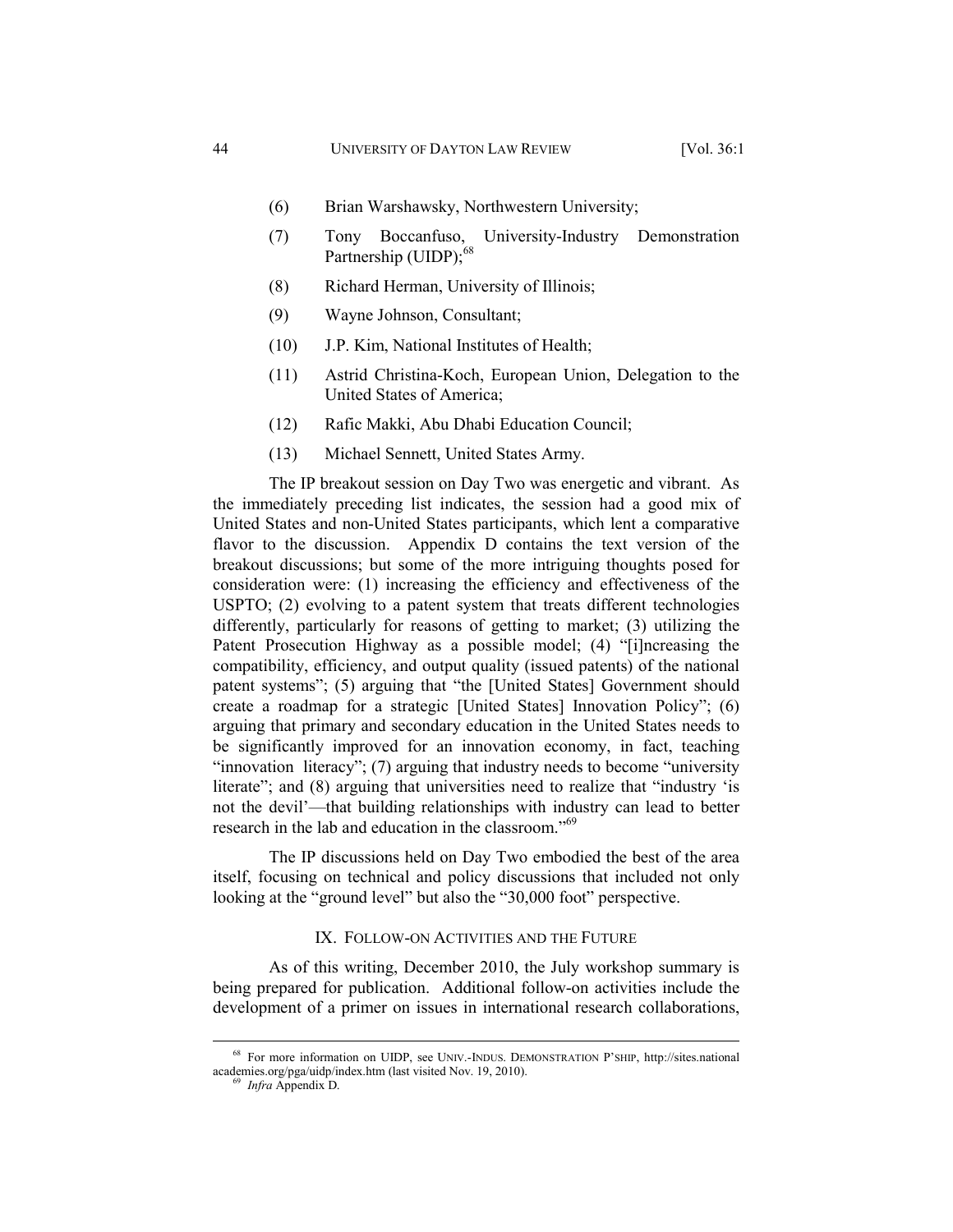web and internet enhancements (including improvements to the project website and the utilization of chat groups or discussion forums online so that interested parties can contribute to the online discussion), and a future conference that will build upon the lessons learned from the July workshop. In addition, the project will remain visible to the general public through publication in various outlets. This article is one example of the continuing project efforts through publication.

# X. CONCLUSION

What has been learned so far through the International Research Collaborations project? In the opinion of this author, the following can be said:

- (1) The role of international languages and cultural nuance are critical to building collaborations across borders, particularly where cultural gaps are naturally greater.
- (2) Differences in nuance and language are critically important in areas of research ethics and IP, where researchers commonly trained in the principles of traditional (some may say "Western") scientific inquiry may still hold widely divergent beliefs regarding ethical behavior and the treatment of IP. For instance, what may be considered the misappropriation of IP in one country may be considered a form of flattery (or a compliment) in another country.
- (3) In the case of IP, it is clear that much more needs to be done on the transnational level to protect, harmonize, and synthesize the fruits of research. A balance needs to be maintained between the facilitation of research and the protection of IP, and the transnational protection must not be so compliance-focused that it results in decreased innovation and creativity. IP policy and management is of critical importance here and one that begs for increased attention. The Peer-to-Patent project is one current example of efforts to improve the area of IP. Nevertheless, IP management models should receive additional, comprehensive attention.
- (4) Export controls will remain a significant and complex issue well into the future, bearing not only upon the protection of national security and research activity but also upon its relationship to IP. The Obama Administration has recently announced efforts to reform and tighten the United States export control regime, but it is too early to gauge the results of that effort.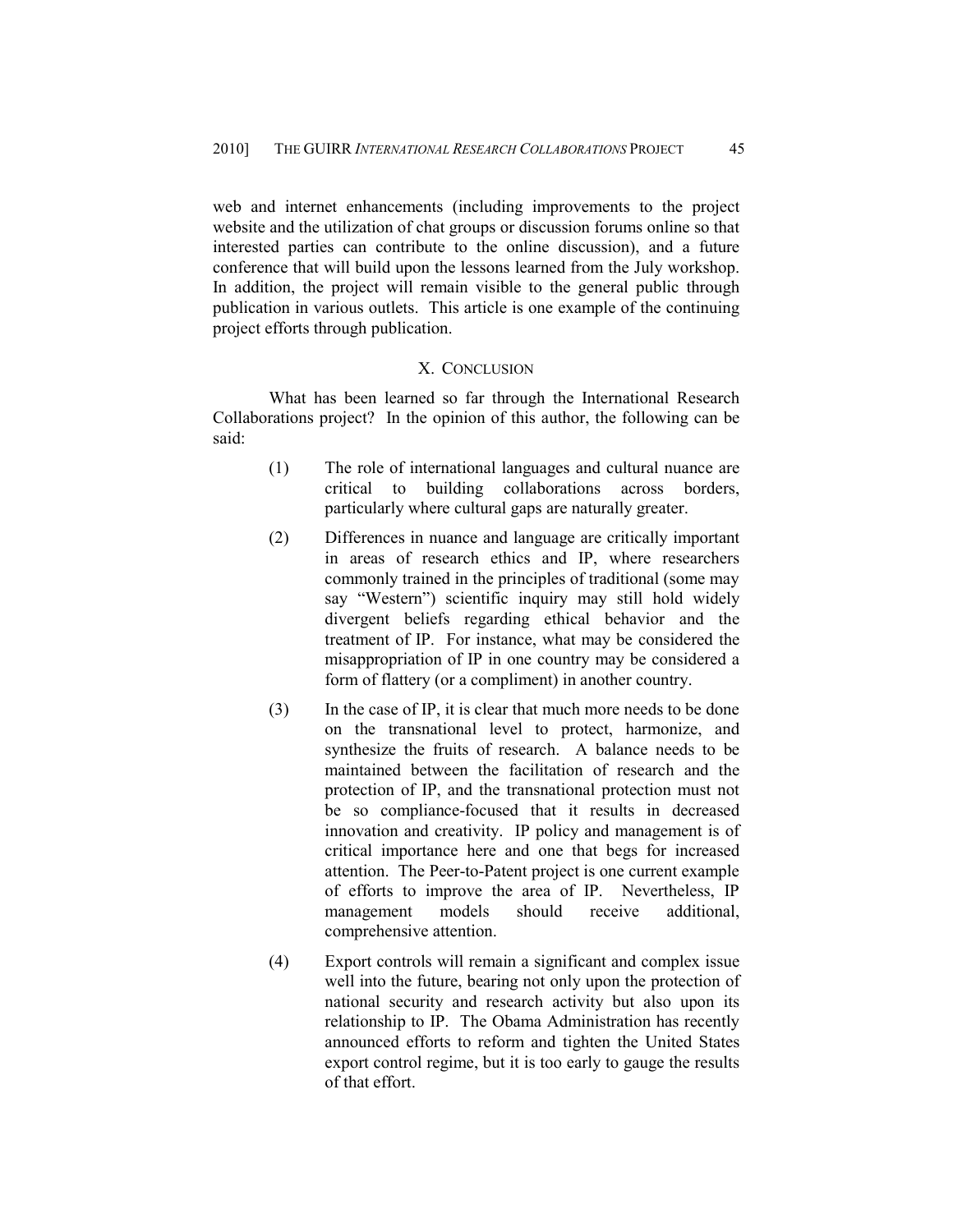#### 46 UNIVERSITY OF DAYTON LAW REVIEW [Vol. 36:1]

- (5) The only way to continually expand international collaborations and improve their quality is through continued communication between stakeholders in government, academia, and industry—the three sectors represented by GUIRR. Therefore, it seems obvious that GUIRR should remain an integral voice in the international research collaborations debate.
- (6) The field of international research collaborations is constantly changing, often due to circumstances (economic, political, social, and cultural) beyond the control of the parties directly involved in international research collaboration. Therefore, the parties involved in this area must maintain nimble, flexible postures in order to succeed at such collaboration.

In the final analysis, successful management of international research projects requires "the intellectual flexibility on which adaptive expertise depends."70 Those concepts—intellectual flexibility and adaptive expertise—were embedded in the July 2010 workshop and are key components of the project as work continues in 2011.

 $70$  This quote was originally made in the context of the importance of science in medical school education, but applies equally to research management in the international context. *See* Molly Cook, *Science for Physicians*, SCI. MAG., Sept. 24, 2010, at 1573, 1573; *see also* MOLLY COOK, DAVID M. IRBY, & BRIDGET E. O'BRIEN, EDUCATING PHYSICIANS: A CALL FOR REFORM OF MEDICAL SCHOOL AND RESIDENCY (2010).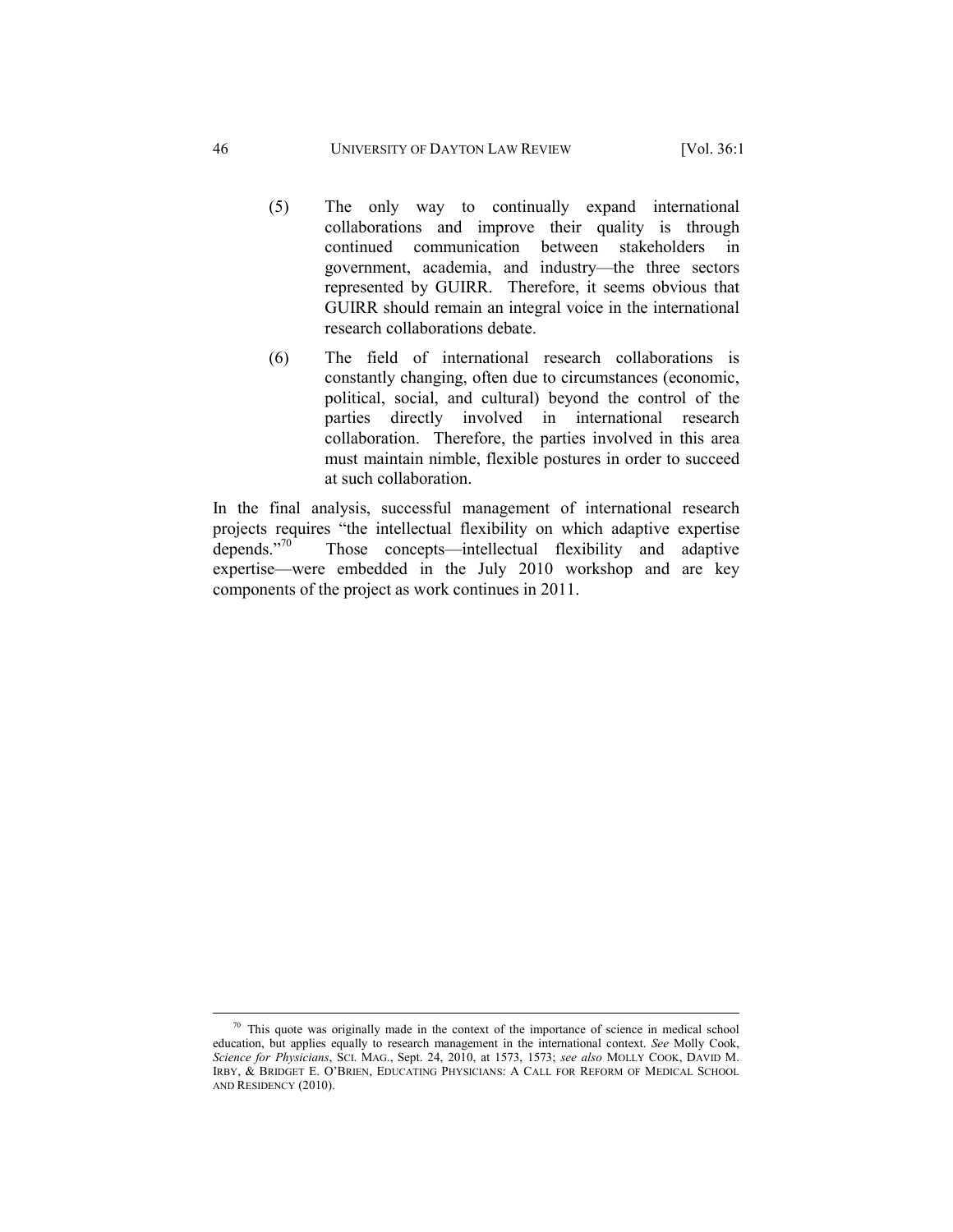# **APPENDIX A**<sup>71</sup>

# **Core Members of the "I-Group"**

# **National Academies Advisory "Committee of Six"**

- John Carfora (co-Chair), Associate Vice President for Research Advancement and Compliance, Loyola Marymount University
- James Casey (co-Chair), Director of Contracts and Industrial Agreements, The University of Texas at San Antonio
- KunMo Chung, Distinguished Visiting Professor, George Mason University; Former Minister of Science and Technology in South Korea; Former Chairman and CEO, Korea Science and Engineering Foundation; Former President, Korean Academy of Science and Technology; Founding Provost, Korea Advanced Institute of Science and Technology (KAIST)
- Giulia Del Brenna, Head of Unit, Competitiveness in the Pharmaceuticals Industry and Biotechnology, European Commission-DG Enterprise and Industry
- Celia Merzbacher, Vice President, Innovative Partnerships, Semiconductor Research Corporation
- Barbara Mittleman, Director, Public-Private Partnership Program, Office of Science Policy, National Institutes of Health

# **Additional I-Group Planning Members (the "Informal Planning Group")**

- Susan Butts, Senior Director (retired), The Dow Chemical Company
- Brian Fitzgerald, Professor of Intellectual Property and Innovation, Queensland University of Technology Faculty of Law, Australia; Visiting Professor, City University, London, United Kingdom
- Wayne Johnson, Former VP, University Relations Worldwide, Hewlett-Packard Company
- Maria Koszalka, Consultant, Northrop Grumman Corporation
- Mark Maurice, Director, International Office, Air Force Office of Scientific Research
- C.D. (Dan) Mote, Jr., President, University of Maryland at College Park

 <sup>71</sup> *"I-Group" Core Member List*, GOV'T-UNIV.-INDUS. RESEARCH ROUNDTABLE, http://sites.nationalacademies.org/PGA/guirr/PGA\_050827 (follow "'I-Group' Core Member List" hyperlink) (last visited Nov. 19, 2010).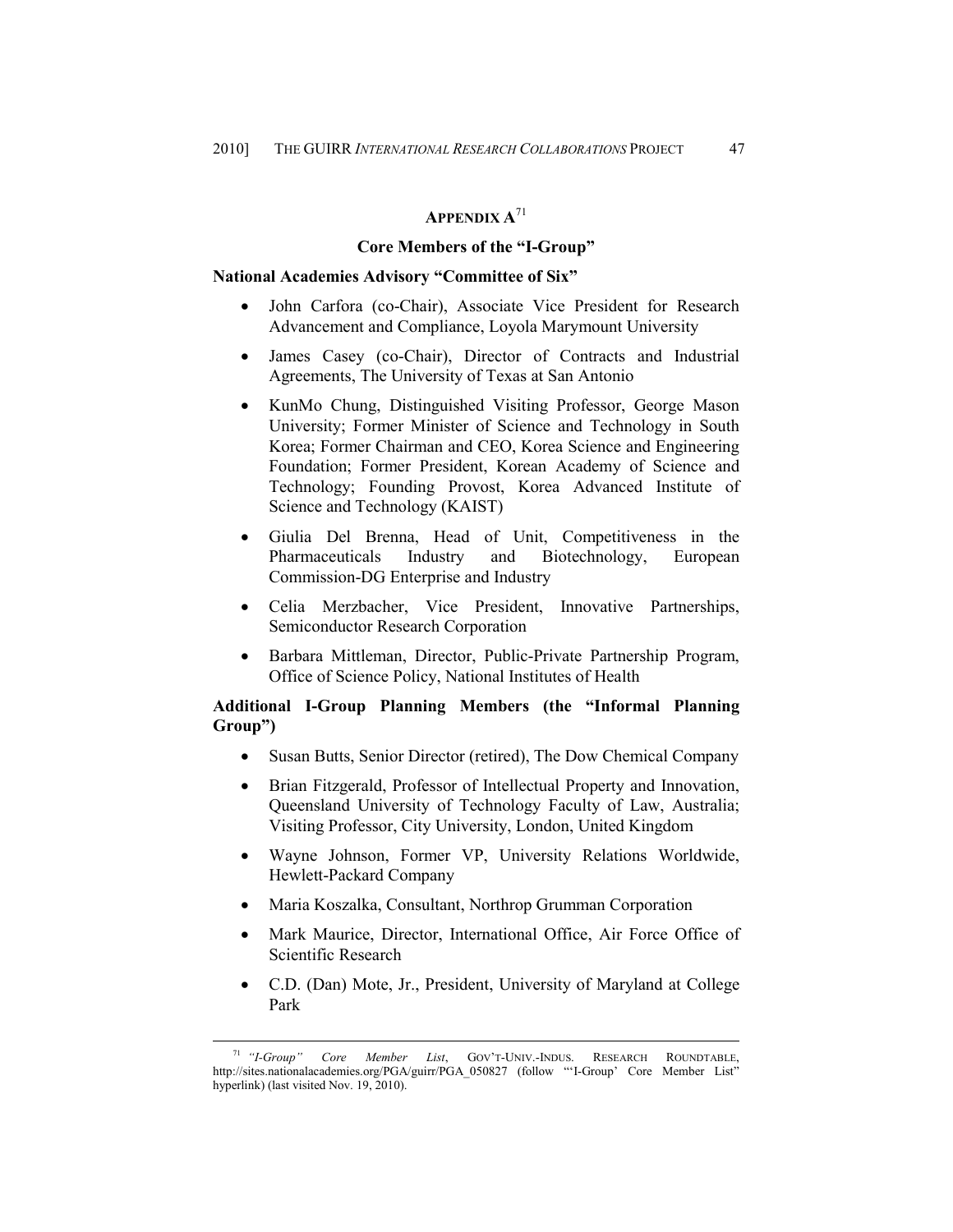- Norka Ruiz Bravo, Advisor, Research Policy Development, Pan American Health Organization
- Wally Schaffer, Senior Scientific Advisor for Extramural Research, National Institutes of Health
- Patrick Schlesinger, Assistant Vice Chancellor, Research Administration and Compliance, University of California-Berkeley
- Susan Sauer Sloan, Director, Government-University-Industry Research Roundtable (GUIRR), The National Academies
- Robin Staffin, Acting Deputy Under Secretary of Defense of Laboratories and Basic Sciences, United States Department of Defense
- Sandra Titus, Director, Intramural Research, Office of Research Integrity, United States Department of Health and Human Services
- Larry Weber, Director, Office of International Science and Engineering, National Science Foundation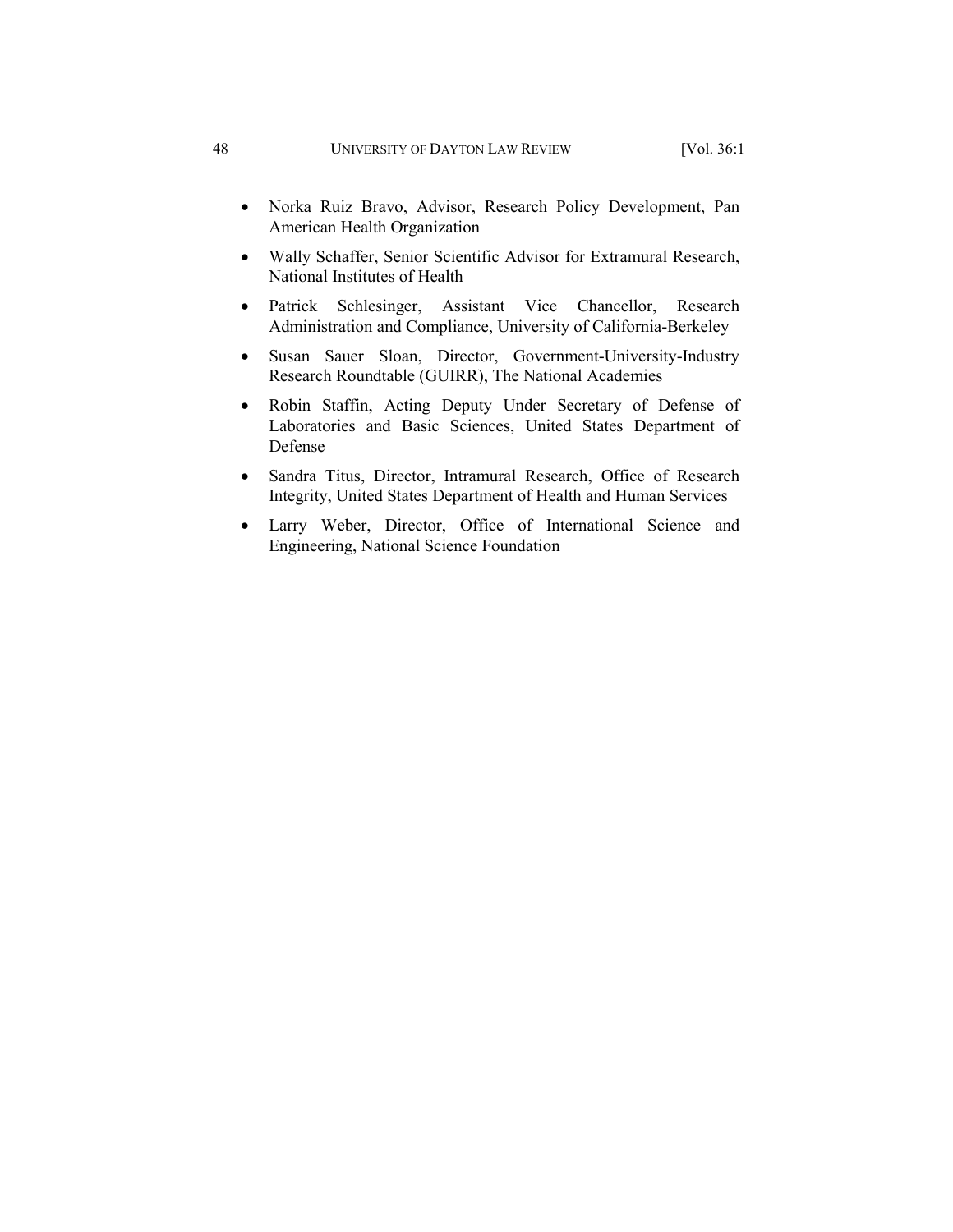# **APPENDIX B**<sup>72</sup>

Government-University-Industry Research Roundtable (GUIRR) Working Group on International Research Collaborations ("I-Group")

# **Examining Core Elements of International Research Collaboration: A Workshop**

# **July 26-27, 2010**

The National Academies 500 Fifth Street, N.W. Washington, DC 20001

# **AGENDA**

#### *Monday, July 26*

LOCATION: The National Academies Keck 100

| $7:30-8:00$ a.m.   | Continental Breakfast                                                                                                                                                                                                                                                                                                                                                                                                                                                                                           |
|--------------------|-----------------------------------------------------------------------------------------------------------------------------------------------------------------------------------------------------------------------------------------------------------------------------------------------------------------------------------------------------------------------------------------------------------------------------------------------------------------------------------------------------------------|
| $8:00 - 8:30$ a.m. | Welcome from Organizers, Workshop Goals<br>C.D. (Dan) Mote, Jr., President, University of<br>Maryland at College Park                                                                                                                                                                                                                                                                                                                                                                                           |
| $8:30-10:00$ a.m.  | Creating an Environment for Productive<br><b>International Collaboration</b>                                                                                                                                                                                                                                                                                                                                                                                                                                    |
|                    | The role of international collaborations in advancing<br>knowledge and offering economic opportunities<br>worldwide is growing, thanks to factors such as access<br>to the internet; globalization; and greater mobility of<br>information, ideas, and people. Though international<br>research collaborations also are growing (as<br>measured, for example, by multinational co-authorship<br>on publications and shared funding for international<br>research projects), there are bottlenecks and frictions |

 <sup>72</sup> Appendix B is taken in its entirety from the GUIRR web site. *See Agenda*, GOV'T UNIV.-INDUS. RESEARCH ROUNDTABLE, http://sites.nationalacademies.org/PGA/guirr/PGA\_058064 (last visited Nov. 19, 2010).

 *that can pose impediments to meaningful and*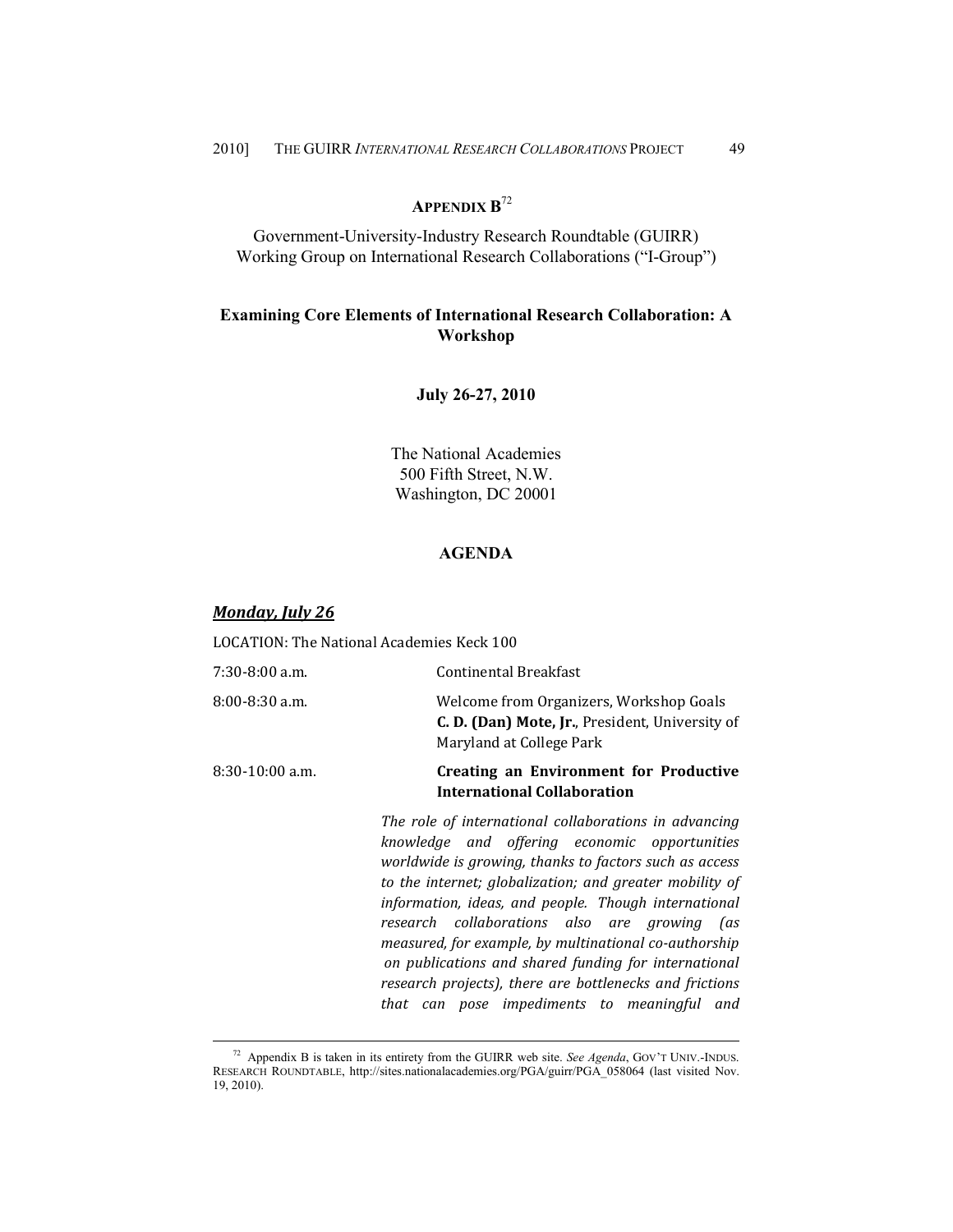*successful international collaborations. This track will look broadly at trends and issues that pertain to fostering productive international collaboration from the point of view of governments, universities, and industry.* 

- Moderators **Celia Merzbacher**, Vice President, Innovative Partnerships, Semiconductor Research Corporation AND **John Carfora**, Associate Vice President for Research Advancement and Compliance, Loyola Marymount University-Los Angeles
	- Five speakers (15 minutes each)
		- o **Lawrence Gumbiner**, Deputy Assistant Secretary of State for Science, Space & Health, U.S. Department of State
		- o **Rafic Makki**, Executive Director and interim Executive Director of Higher Education, Abu Dhabi Education Council
		- o **John Kirkland**, Deputy Secretary General, Association of Commonwealth Universities, London
		- o **Low Teck Seng**, Executive Director, A\*STAR's Science and Engineering Research Council (Singapore)
		- o **Eduardo Lopez Moreno**, Director, Urban Monitoring Division, United Nations Human Settlements Division
- Q&A (15 minutes)

#### 10:00-10:10 a.m. Break

#### 10:10-11:40 a.m. **Cultural Differences and Nuances**

 *Quite often cross-cultural nuances and culture-centric perspectives – grounded in one's experience or merely assumed – often cloud conversations between faculty researchers and research administrators when they are negotiating the shared development of meaningful international research agreements. In this session we will hear from a number of experts on cross-cultural communications, understanding, and collaborations.*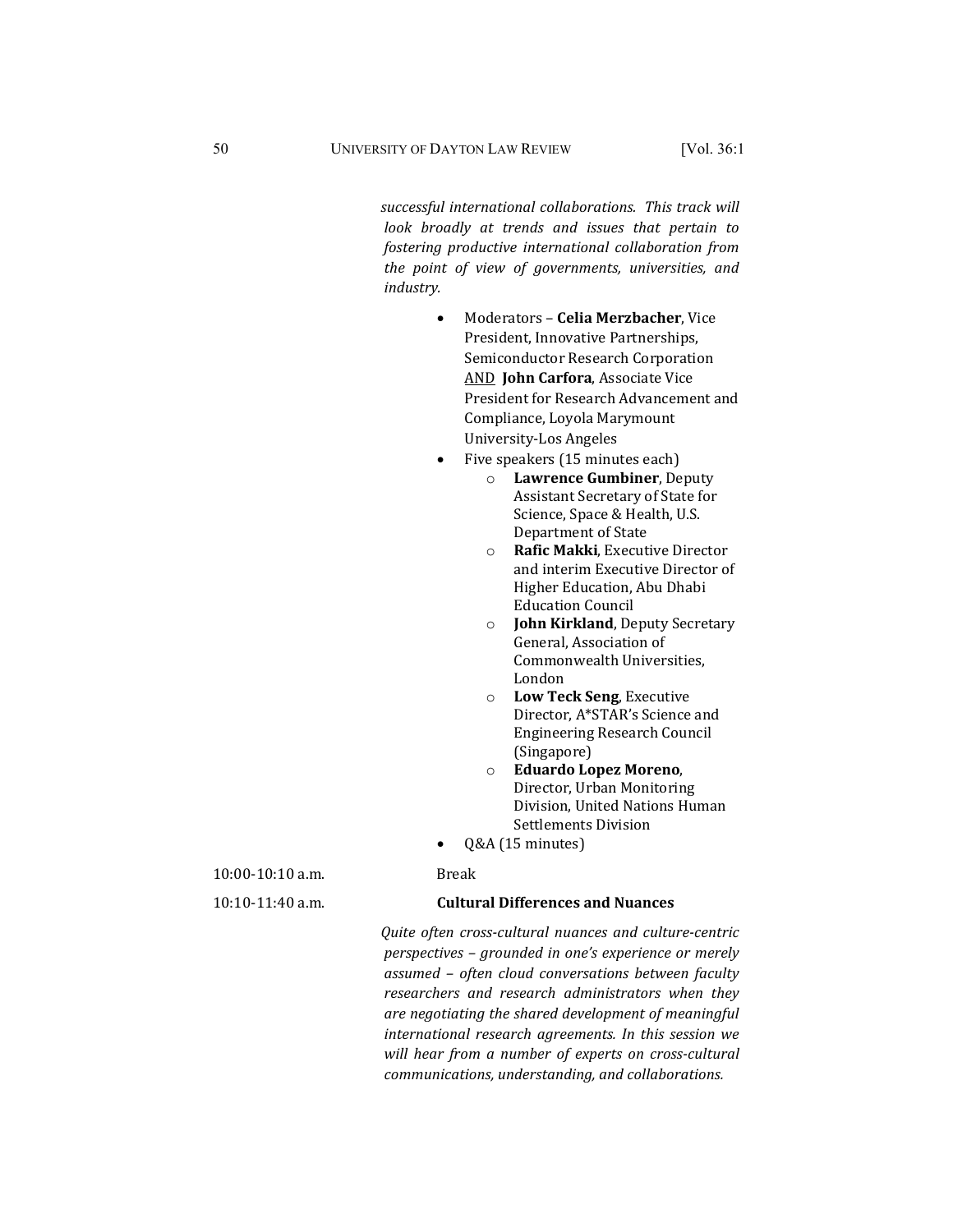- Moderator **John Carfora**, Associate Vice President for Research Advancement and Compliance, Loyola Marymount University-Los Angeles
- Four speakers (20 minutes each)
	- o **Riall Nolan**, Vice Provost for International Programs, Purdue University
	- o **Christopher Williams**, Representative, UN-HABITAT Washington Office
	- o **Tembeka Mpako-Ntusi**, South African Research and Innovation Managers' Association; Director of Research, Cape Peninsula University of Technology, Cape Town, S.A.
	- o **Elias Wondimu**, Publisher and Editorial Director, Tsahai Publishers, Marymount Institute Press, African Academic Press
- Q&A (10 minutes)

11:40 a.m.-12:30 p.m. **Ethics** 

 *The ethics panel stands between the culture panel and the research integrity panel in the sense that ethics are informed by culture and govern behavioral choices in the conduct of research. This panel will explore issues related to the ethics of safeguarding privacy/ security/ and confidentiality; bioethical issues related to human subjects research as well as other activities with bioethical implications, all from both a domestic U.S. and a global perspective.* 

- Moderator **Barbara Mittleman**, Director, Public-Private Partnership Program, Office of Science Policy, Office of the Director, National Institutes of Health (NIH)
- Three speakers (15 minutes each)
	- o **Susan Butts**, Senior R&D Director [retired], Dow Chemical Company
	- o **Lisa Bero**, Professor, University of California-San Francisco
	- o **Stephanie Bird**, co-Editor-in-Chief, *Science and Engineering*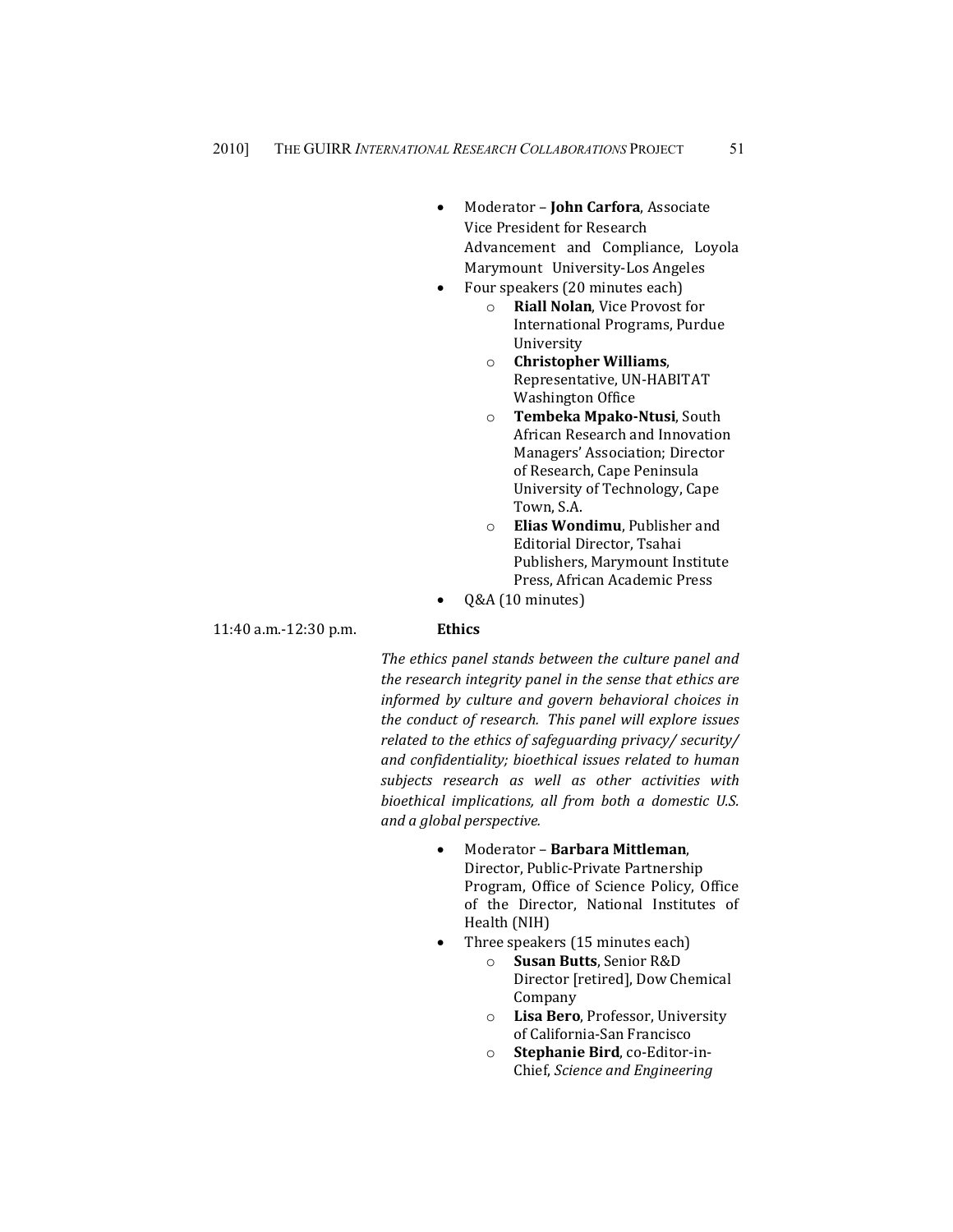# *Ethics*

• Q&A (5 minutes)

12:30-1:30 p.m. Lunch

 Introduction: **John Carfora**, Associate Vic e President for Research Advancement and Compliance, Loyola Marymount University- Los Angeles

 KEYNOTE SPEAKER: **Nina Fedoroff**, Science and Technology Adviser to the Secretary of State and to the Administrator of USAID

 *"International Research Collaborations: The Promise and the Practice"* 

#### 1:30-2:20 p.m. **Research Integrity and the Responsible Conduct of Research**

 *The research integrity panel continues the ethics discussion by focusing on standards and practices that promote responsible data collection and appropriate authorship byline decisions. The panel will explore issues related to current RCR training for data integrity and authorship as well as consider the impact that different international PhD educational standards can have on data integrity. The panel will conclude with a discussion by an international team who will describe their experiences in negotiating authorship agreements and in building capacity to assure data integrity.* 

- Moderator **Sandra Titus**, Director, Intramural Research, Office of Research Integrity, Department of Health and Human Services (DHHS)
- Three presentations (15 minutes each)
	- o **David Resnick**, Bioethicist, Chair of National Institute of Environmental Health Sciences (NIEHS) Institutional Review Board, National Institutes of Health (NIH)
	- o **Philip Altbach**, Director of the Center for International Higher Education, Boston College
	- o **William Blattner**, Director and Principal Investigator for the Institute of Human Virology HIV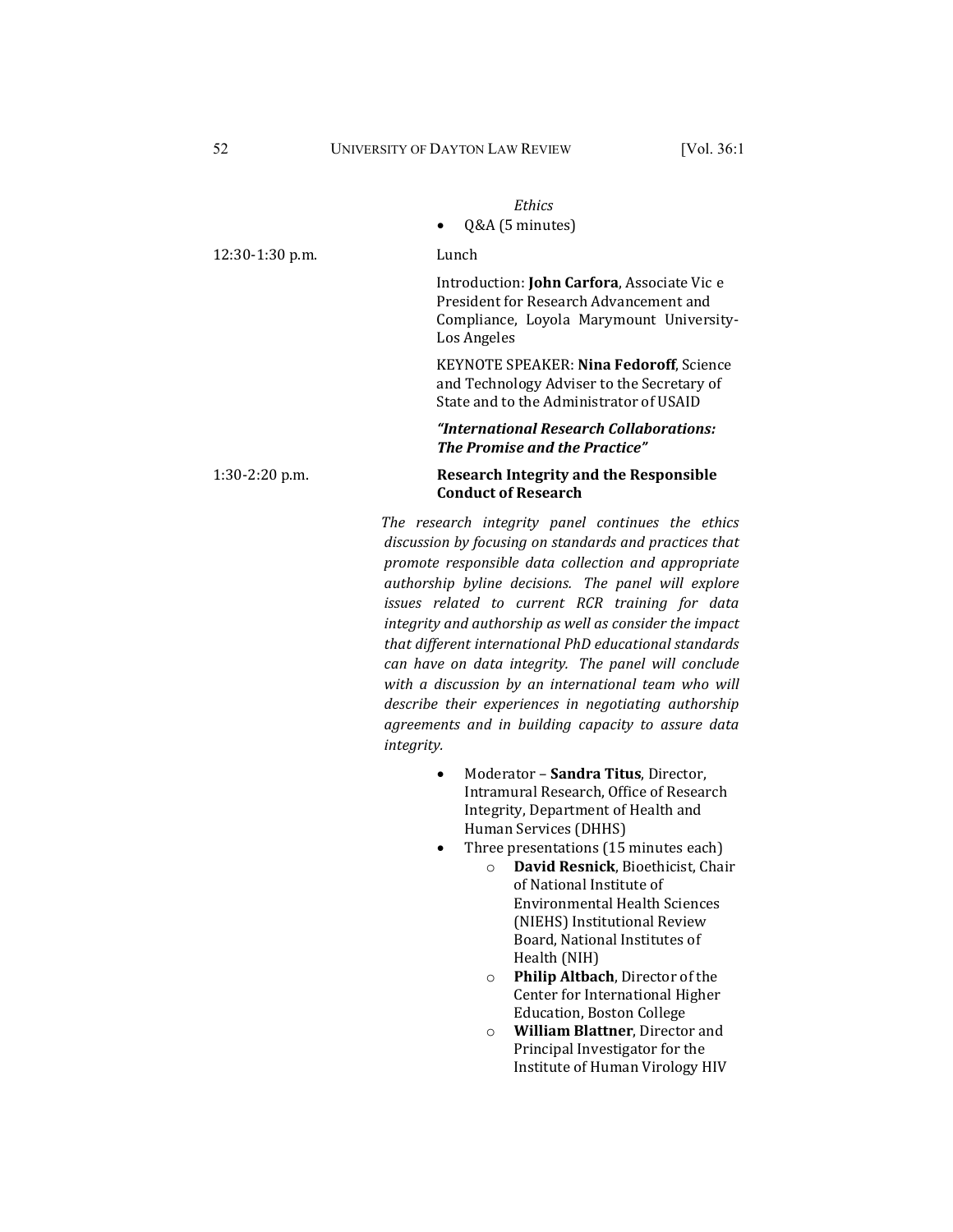Vaccine Trials Unit, University of Maryland *AND* **Aliyu Gambo Bumel**, Fogarty International Research Fellow

• Q&A (5 minutes)

#### 2:20-3:10 p.m. **Risk Management**

 *Risk Management is a continuous process designed to proactively identify and mitigate risks to help promote the achievement of the organization's objectives, strategy, and mission. Risk management also drives accountability and integrity of the organization's work and helps ensure individuals within the organization see it as their responsibility to reduce risk as part of their daily jobs. The panel will explore specific issues relating to risk management in the international setting.*

- Moderator **John J. McGowan**, Deputy Director, National Institute of Allergy and Infectious Disease (NIAID)
- Three speakers (15 minutes each)
	- o **Manning Muntzing**, A Founder and Director of International Risk Governance Council
	- o **Suzanne Servis**, Director, Risk Management Program, National Institutes of Health
	- o **Maria Velez de Berliner**, Managing Partner, Intelligent Decision Partners, LLC
- Q&A (5 minutes)

3:10-3:20 p.m. Break

#### 3:20-4:10 p.m. Intellectual Property

 *Intellectual Property (IP) is a central issue in international research collaborations. What is the balance between the facilitation of research and the protection of IP? The members of the IP track will discuss and outline the major issues, challenges, and successes of IP on the international level. This will include such topics as background intellectual property (BIP), the connection between IP and export control, the management of IP at the university, industry, and governmental levels, and emerging issues in the coming years (such as managing IP given*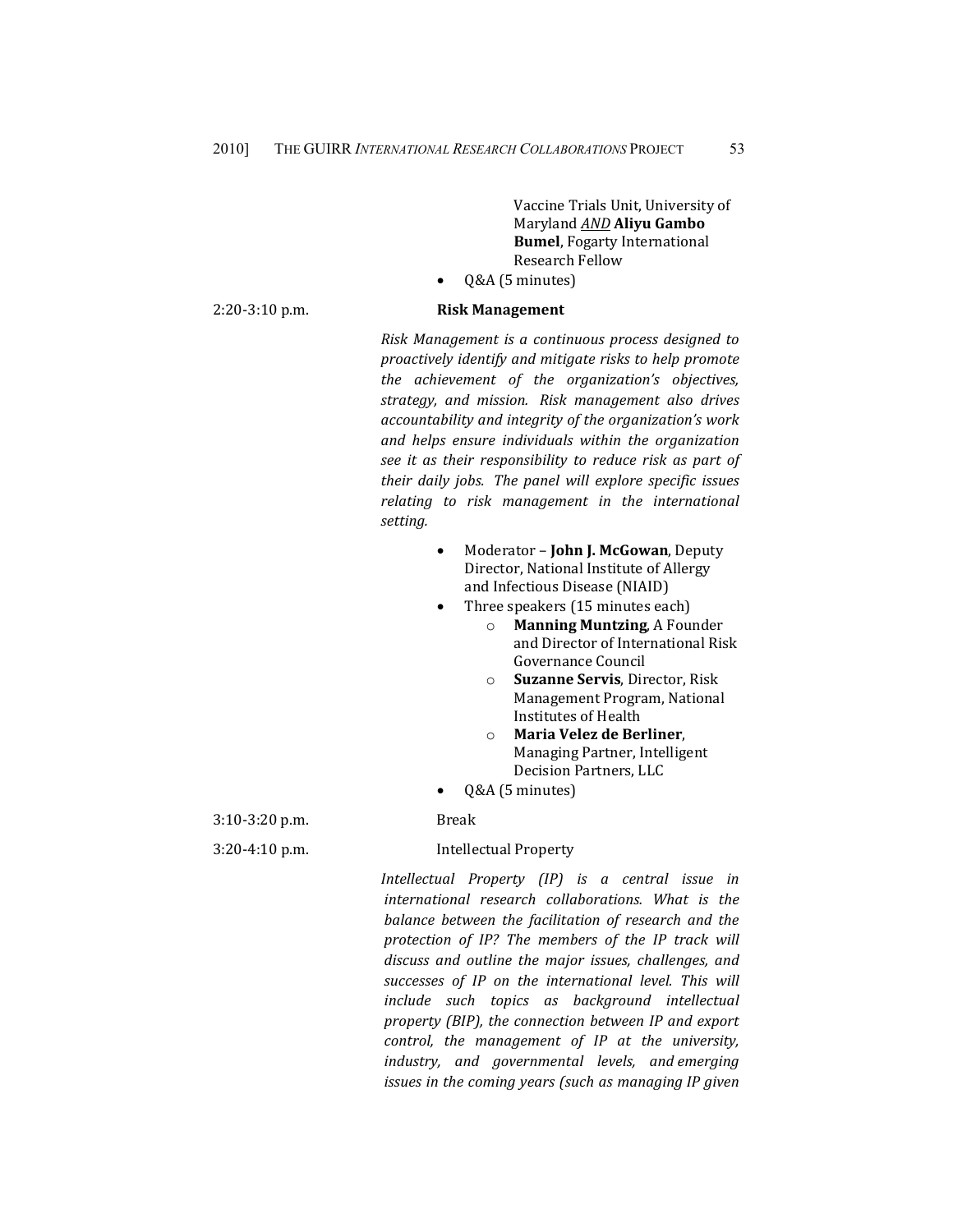*the increasing transportation of large data sets and research across national borders). The IP team will pay particular attention to practices and models of IP used in individual countries, for inclusion in project deliverables.* 

- Moderator **James Casey**, Director of Contracts and Industrial Agreements, The University of Texas at San Antonio
- Two speakers (20 minutes each)
	- o **Brian Warshawsky**, Senior Contracting Officer, Northwestern University
	- o **Brian Fitzgerald**, Professor, Queensland University of Technology Faculty of Law, Australia
- Q&A (10 minutes)

#### 4:10-5:10 p.m. **Export Controls**

 *Export control regulation presents special challenges when working with international collaborators and when conducting research overseas. Researchers who are used to open academic environments are often surprised to learn that certain areas of collaboration, especially in science and engineering, may be more difficult with certain international partners. In addition, trade embargoes and sanctions, reflecting foreign policy concerns of different nations, can affect a researcher's ability to travel to certain countries and transport certain research equipment. The Export Control panel will discuss the various issues raised by these regulations, their effect on international research collaborations, and compliance strategies used by various institutions to meet these challenges.* 

- Moderator **Giulia Del Brenna**, Head of Unit, Competitiveness in the Pharmaceuticals Industry and Biotechnology, European Commission, DG Enterprise and Industry
- Five speakers (10 minutes each)
	- o **Steven Pelak**, Deputy Chief, Counterespionage Section, U.S. Department of Justice
	- o **Richard Johnson**, Senior Counsel and Senior Partner (Ret.), Arnold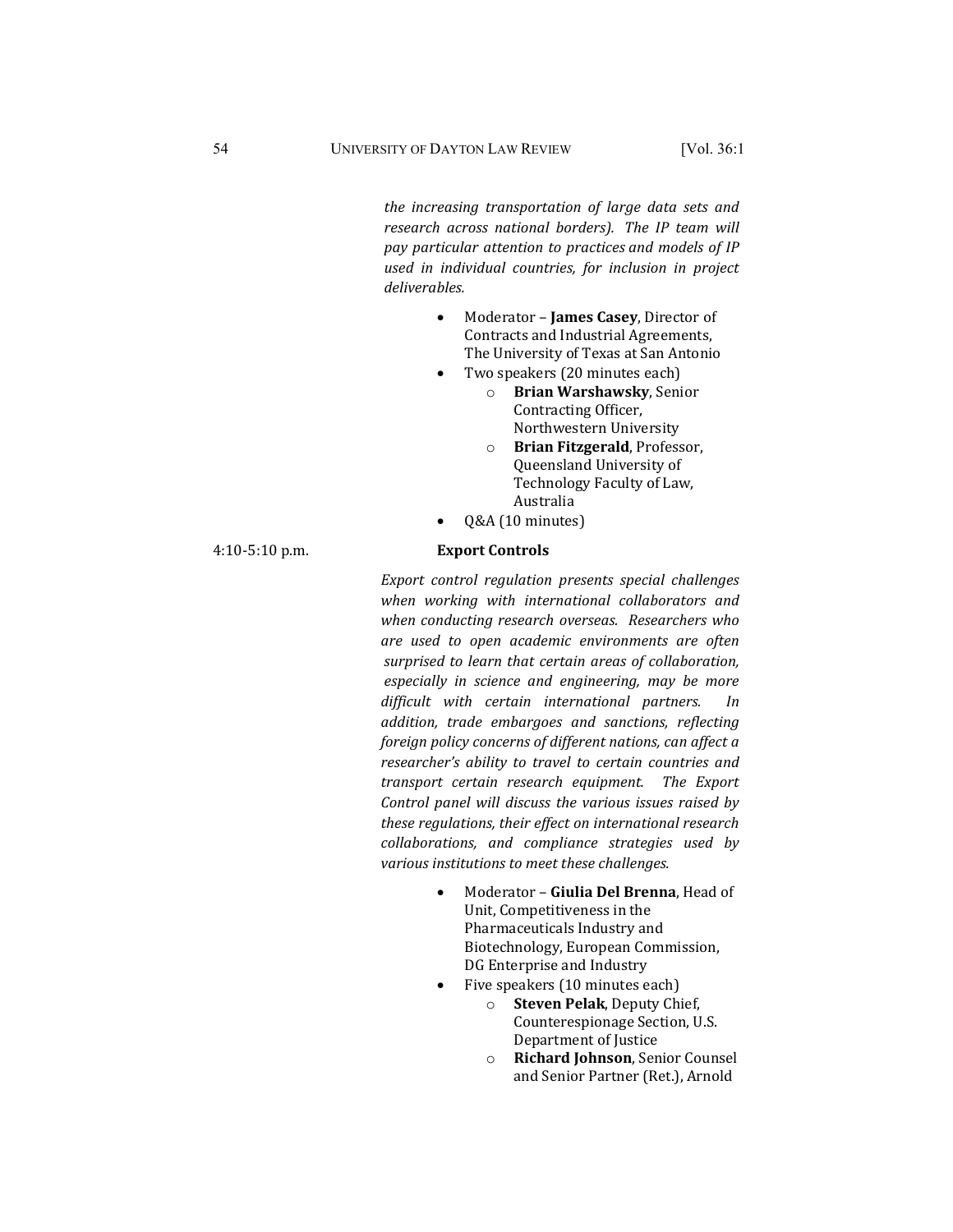|                | & Porter LLP                                                                                                                                    |
|----------------|-------------------------------------------------------------------------------------------------------------------------------------------------|
|                | <b>Steven Eisner, Export Control</b><br>$\circ$                                                                                                 |
|                | Officer, Stanford University                                                                                                                    |
|                | Michael Gold, Director,<br>$\circ$                                                                                                              |
|                | Washington DC Operations and                                                                                                                    |
|                | <b>Business Growth, Bigelow</b><br>Aerospace                                                                                                    |
|                | Emmanuel de Lipkowski, Space<br>$\circ$                                                                                                         |
|                | Attaché and CNES                                                                                                                                |
|                | Representative, Embassy of<br>France                                                                                                            |
|                | Q&A (10 minutes)<br>$\bullet$                                                                                                                   |
| 5:10-5:30 p.m. | Recap; Review Break-out Plans for Meeting<br>Day Two                                                                                            |
| 6:30 p.m.      | Dinner - National Academies Keck Center, 3rd<br>Floor Atrium                                                                                    |
|                | Introduction: James Casey, Director of<br>Contracts and Industrial Agreements, The<br>University of Texas at San Antonio                        |
|                | <b>KEYNOTE SPEAKER: Kathie Olsen, Vice</b><br>President, International Programs,<br>Association of Public and Land-Grant<br>Universities (APLU) |
|                | "Internationalization/Globalization of<br><b>Hiaher Education"</b>                                                                              |

# *Tuesday, July 27*

LOCATION: The National Academies Keck 100

| $8:00 - 8:30$ a.m. | Continental Breakfast                    |
|--------------------|------------------------------------------|
| $8:30-10:00$ a.m.  | <b>Plenary Session: Legal Issues and</b> |
|                    | <b>Agreements</b>                        |

 *Conducting research with foreign partners can take a wide variety of forms. Sometimes this involves conducting research in the U.S. with foreign partners; other times it may involve field research, setting up limited business operations, or even establishment of a new campus overseas. This panel will discuss the legal issues related to these various scenarios. The speakers will discuss registration and memoranda of understanding with foreign governments and governmental approvals. It will also cover legal agreements and documents used to facilitate particular*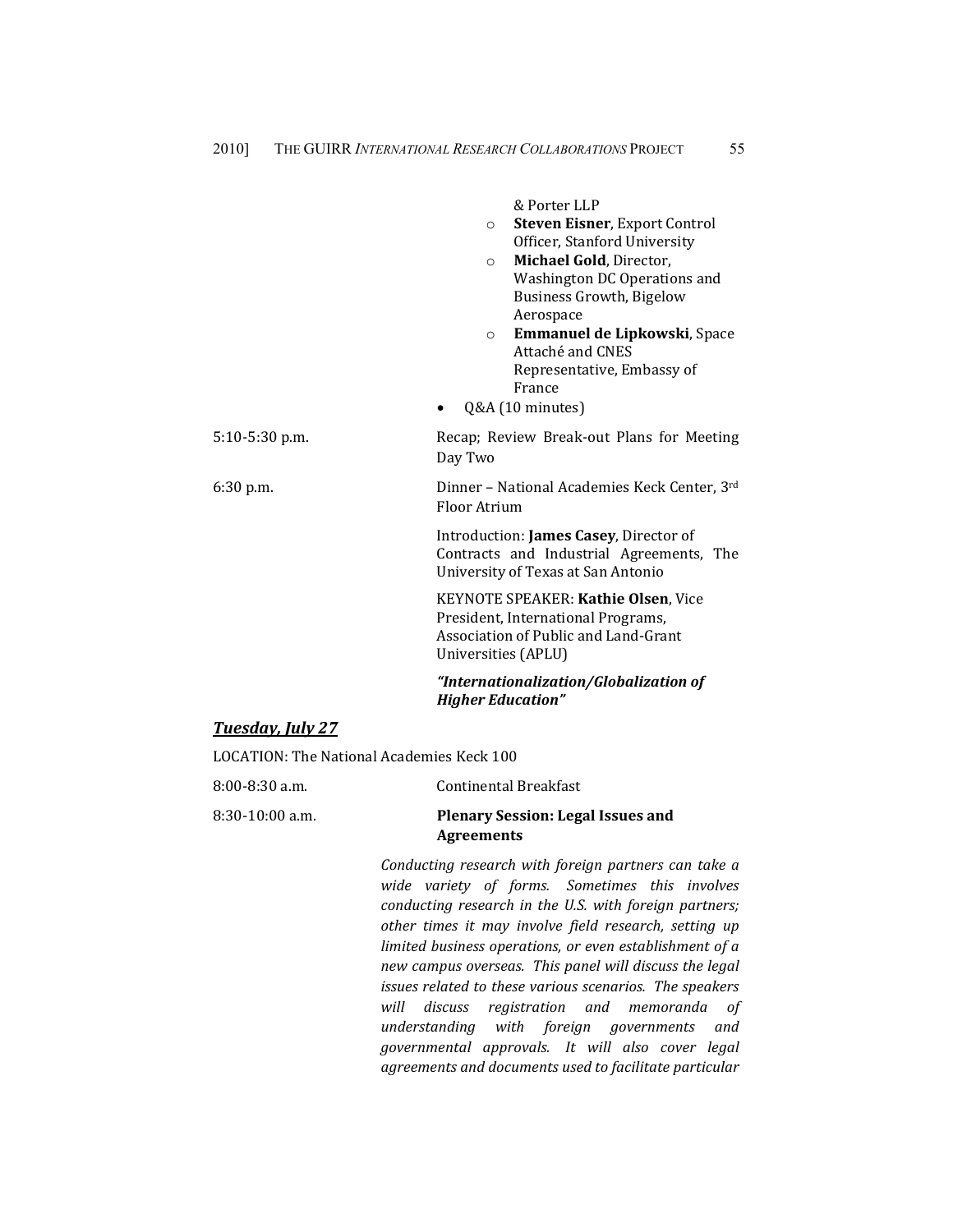*business activities, such as payment of taxes, real estate issues, and employment requirements. The panel will cover methods used by institutions to incorporate legal review into ongoing operations. In addition, the panel will discuss the research funding opportunities and challenges presented by the European Union's 7th Framework Programme.*

- Moderator **Patrick Schlesinger**, Assistant Vice Chancellor, Research Administration and Compliance, University of California, Berkeley
- Three speakers (25 minutes each)
	- o **William Ferreira**, Attorney at Law, Hogan Lovells LLP
	- o **Jamie Lewis Keith**, Vice President and General Counsel, University of Florida
	- o **Astrid-Christina Koch**, Science, Technology and Education, Delegation of the European Union
- Q&A (15 minutes)

10:00-10:10 a.m. Break

#### 10:10 a.m.-12:30 p.m. **Track-Specific Break-out Groups**

- o Ethics (Keck 202)
	- **Norka Ruiz Bravo**, Advisor, Research Policy Development, Pan American Health Organization (PAHO)\*
	- **Barbara Mittleman**, Director, Public-Private Partnership Program, Office of Science Policy, Office of the Director, National Institutes of Health (NIH)
	- **Lisa Bero**, Professor, University of California, San Francisco
	- **Susan Butts**, Senior R&D Director [retired], Dow Chemical Company
	- **Rachelle Hollander**, Director, Center on Engineering Ethics, National Academy of Engineering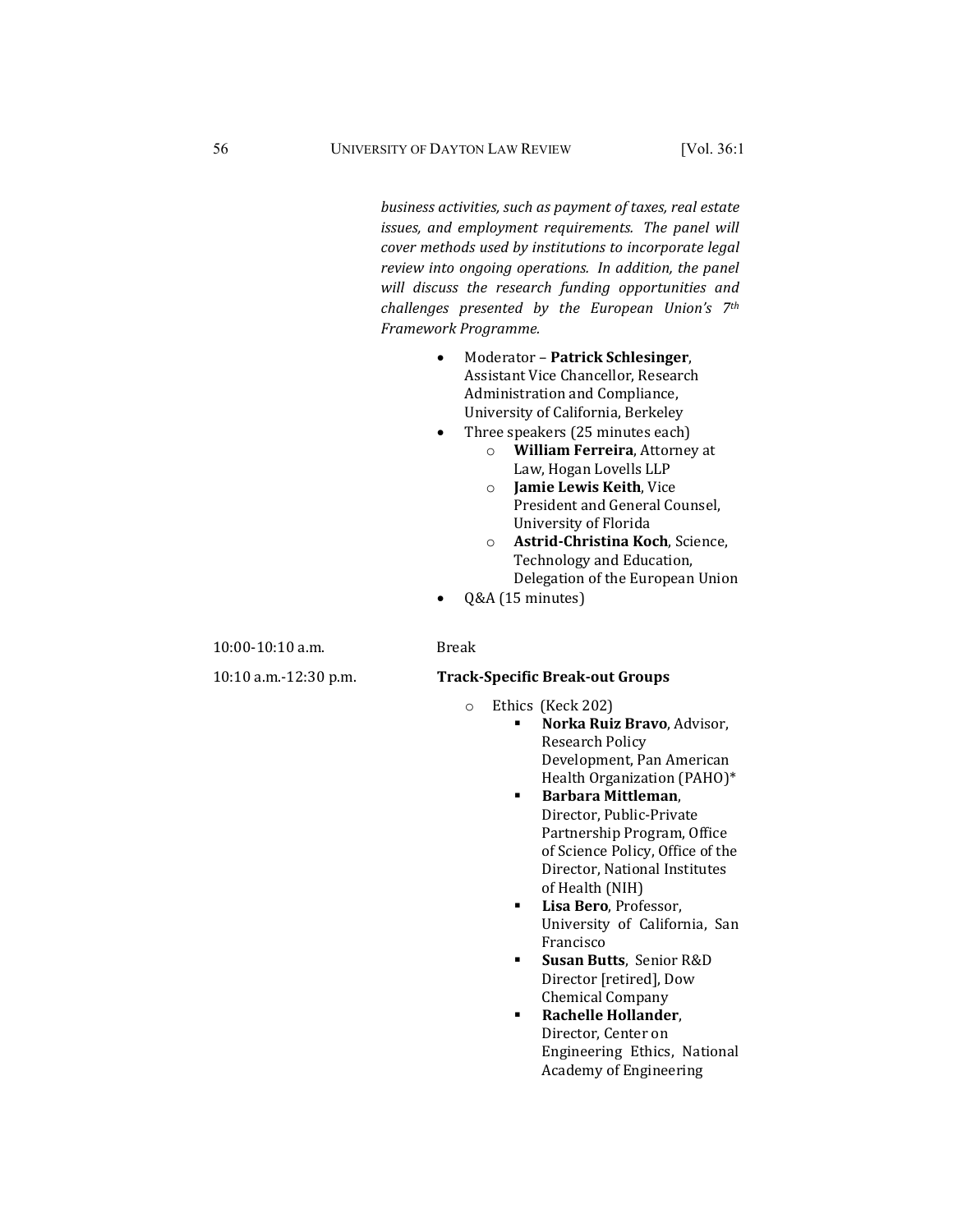- **Kelly Joyce**, Program Director, Science, Technology, and Society Program, NSF
- o Research Integrity and the Responsible Conduct of Research (Keck 100)
	- **Sandra Titus**, Director, Intramural Research, Office of Research Integrity, Department of Health and Human Services (DHHS)\*
	- **William Blattner**, Institute for Human Virology, University of Maryland
	- **Miriam Kelty**, Consultant, Bioethics and Research Strategy and Chair, Inter-Institute Bioethics Interest Group, National Institutes of Health
	- **Sheila Garrity**, Director, Division of Research Integrity, Johns Hopkins University School of Medicine
	- **Sharon E. Moss, Health** Science Specialist, Research Integrity & Assurance, Office of Research Oversight, U.S. Department of Veterans Affairs
	- **Adil Shamoo**, Editor-in-Chief, *Accountability in Research*, University of Maryland School of Medicine
	- **Fig. 3 Stephanie Bird, Editor,** Science and Engineering Ethics
	- **Cynthia Kleppinger**, Medical Officer, U.S. Food and Drug Administration (FDA)
	- **Susan M. Russell**, Business Development, Oncology, GlaxoSmithKline
	- **John Krueger**, Division of Investigative Oversight, Office of Research Integrity, Department of Health and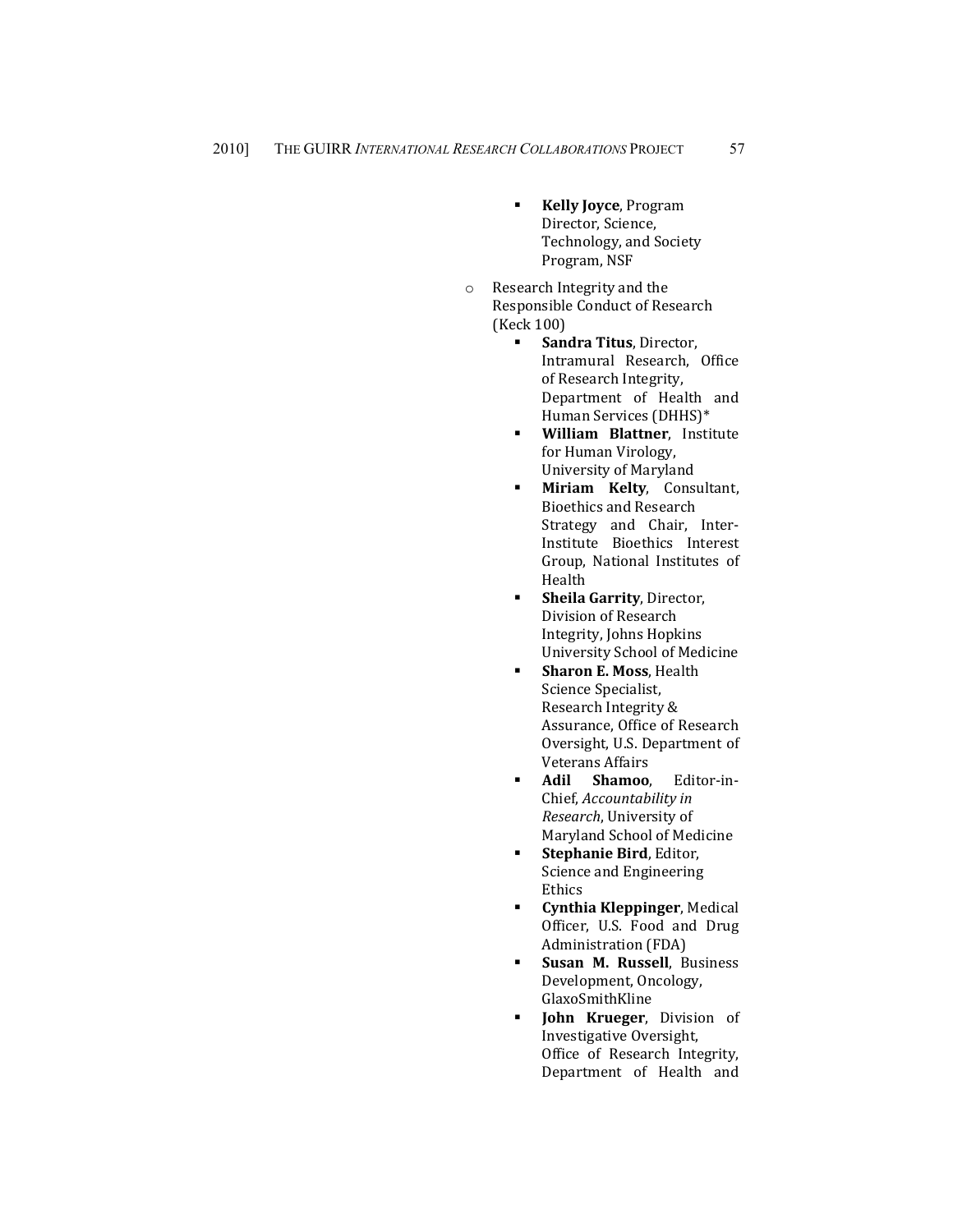Human Services

- **Aliyu Gambo Gumel**, Fogarty International Research Fellow
- o Intellectual Property (Keck 205)
	- **James Casey**, Director of Contracts and Industrial Agreements, The University of Texas at San Antonio\*
		- **Louis Rodriquez**, Deputy General Counsel, Southwest Research Institute (SwRI)
		- **Brian Fitzgerald**, Professor, Queensland University of Technology (Australia)
		- **Ma Jun**, Director, Tsinghau University (Beijing, China)
		- **Steve Merrill**, Director, Board on Science, Technology and Economic Policy, The National Academies
		- **Bernard Trombley,** Director, Huron Consulting Group
		- **Ann Hammersla**, Esq., Director, Division of Policy, Office of Technology Transfer, National Institutes of Health
		- **Brian M. Warshawsky**, Senior Contracting Officer, Northwestern University
		- **Eskil Ullberg**, ICES-George Mason University (Sweden)
- o Risk Management (Keck 208)<br>Celia Merzhacher Vice
	- **Celia Merzbacher**, Vice President, Innovative Partnerships Semiconductor Research Corporation\*
	- **Manning Muntzing**, International Risk Governance Council
	- **Maria Velez de Berliner**, Managing Partner, Intelligent Decision Partners, LLC
	- **Suzanne Servis**, Director, Risk Management Program,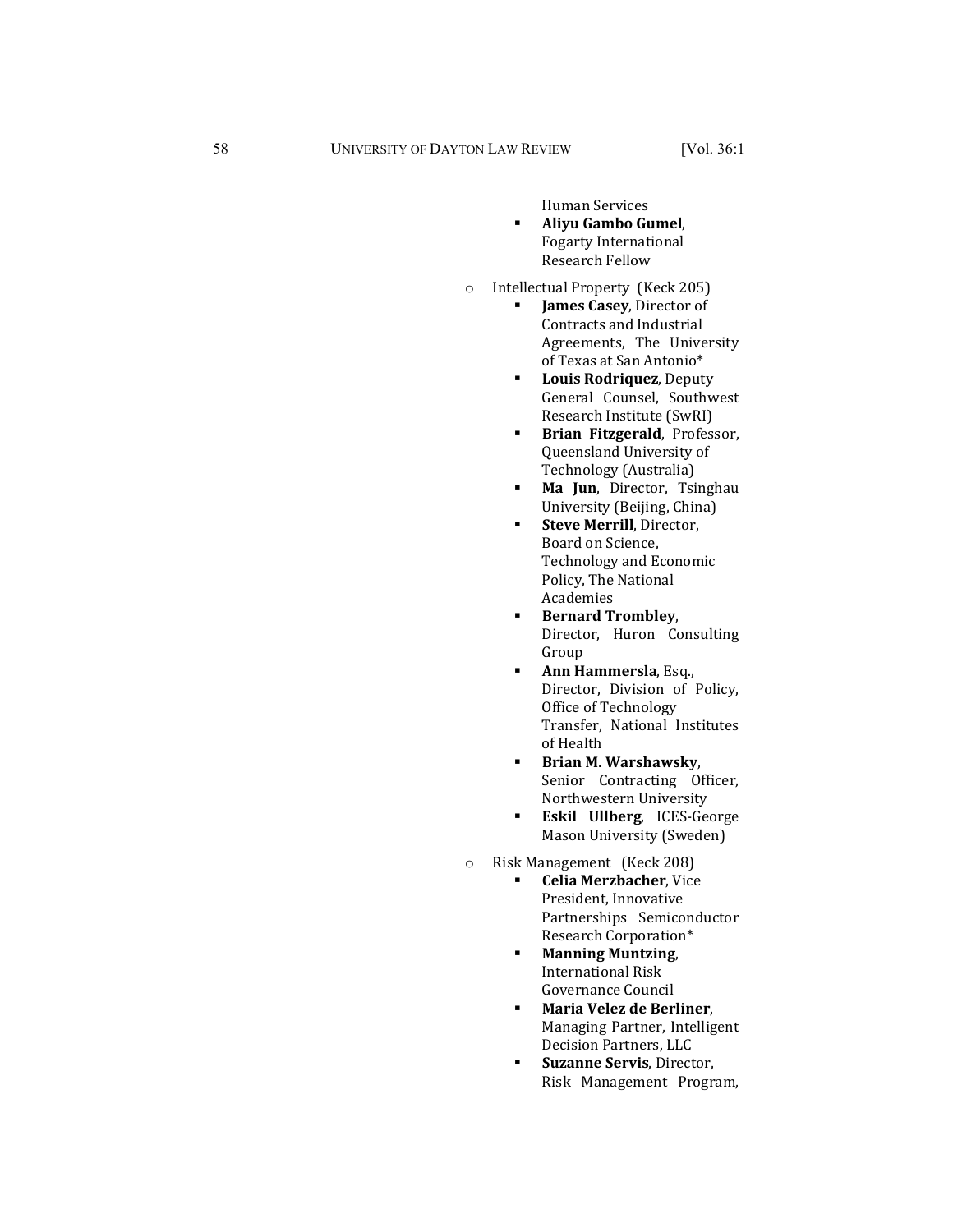- National Institutes of Health
- **Ron Kaese**, The Maryland Technology and Development Corporation
- o Export Controls (Keck 213)
	- **Patrick Schlesinger**, Assistant Vice Chancellor, Research Administration and Compliance, University of California, Berkeley\*
	- **Giulia Del Brenna**, Head of Unit, Competitiveness in the Pharmaceuticals Industry and Biotechnology, European Commission, DG Enterprise and Industry\*
	- **John Carfora**, Associate Vice President for Research Advancement and Compliance, Loyola Marymount University-Los Angeles\*
	- **Figurer**, Export Control Officer, Stanford University
	- **Susan Wyatt Sedwick,** Associate Vice President for Research and Director of Sponsored Projects, University of Texas at Austin
	- **Bernie Kritzer**, Director of Outreach, Bureau of Industry and Security, U.S. Department of Commerce
	- **Emmanuel de Lipkowski**, Space Attaché and CNES Representative, Embassy of France
	- **Michael Gold**, Director, Washington DC Operations and Business Growth, Bigelow Aerospace
	- **Steven Pelak**, Deputy Chief, Counterespionage Section, U.S. Department of Justice
	- **Pavid Brady**, Director, Office of Export and Secure Research Compliance,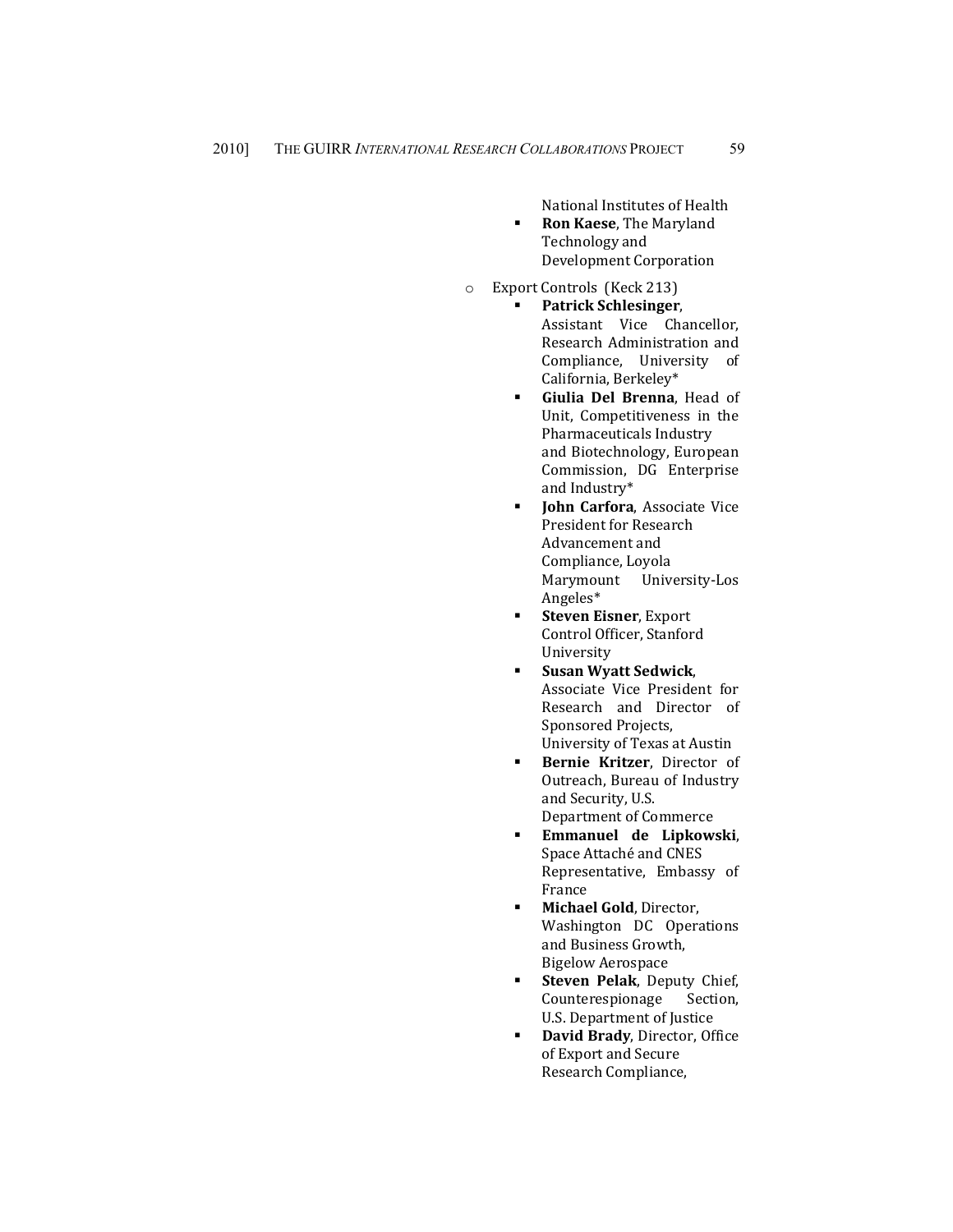Virginia Polytechnic Institute and State University

12:30-1:30 p.m. Lunch (Keck 100)

# 1:30-2:00 p.m. **Track-Specific Break-out Groups –** *continued*

- o Ethics (Keck 202)
- o Research Integrity and the Responsible Conduct of Research (Keck 100)
- o Intellectual Property (Keck 205)
- o Risk Management (Keck 208)
- o Export Controls (Keck 213)

| $2:00-3:00$ p.m. | Reports from Break-out Groups (~10<br>minutes per group) |
|------------------|----------------------------------------------------------|
| $3:00-3:30$ p.m. | <b>Summary Discussion and Next Steps (Keck)</b><br>100)  |
| $3:30$ p.m.      | Adjourn                                                  |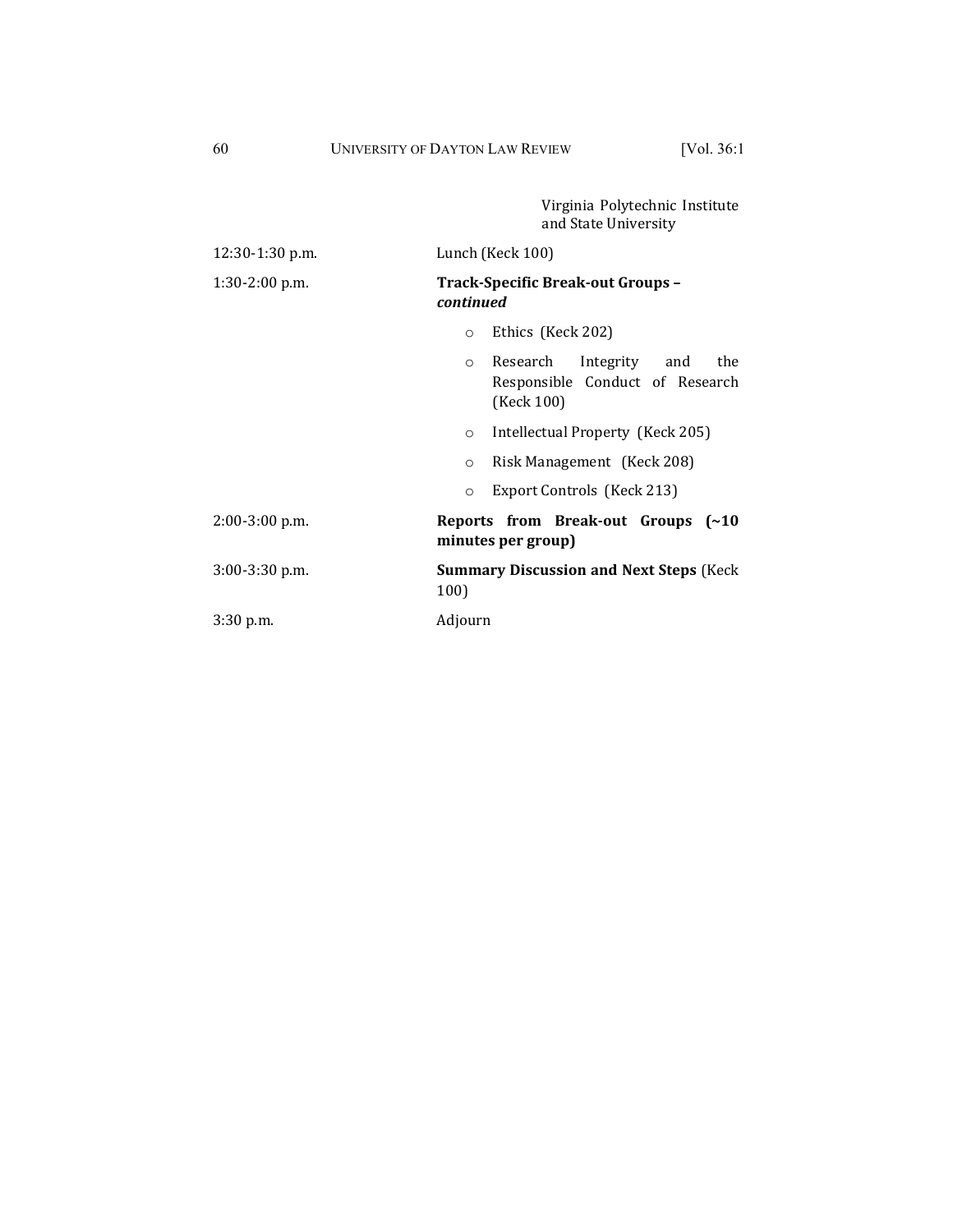# **APPENDIX C**

Answers Provided for IP Breakout Session

# Dr. Ma Jun

#### Director of Overseas R&D Management Office

# Tsinghua University, Beijing, China

# **Morning Discussion Issues: Hurdles, Tensions, Pressures, Opportunities**

# 1. *What are the hurdles/barriers for IP? Tensions? Pressure points?*

The different objectives between academic research institutes and industry may result in different ways to handle IP. For instance, dissemination of knowledge is the mission of universities. Therefore, publishing papers to disclose new creations and findings are the main objectives of universities. However, industry has different concerns. To make the maximum profit is the only objective of industry. So industry prefers to protect new creations and findings other than publications. That will create barriers to both sides.

Different IP management policy also has different impacts to academy IP and industry IP. Universities encourage technology license to more companies as broad as they can. Industry wants to have an exclusive license to solely develop the new technology.

When negotiating the IP, industry emphasizes the capital importance whereas the academy emphasizes the importance of the intellectual. This results in large tension between the two parties to the allocation of IP results from the collaboration.

Confidentiality is another difficult point to manage by the university as students who engaged in the project are hard to follow the confidentiality rules and even more difficult manage after they graduate.

2. *What are the solutions, workarounds and strategies for successful international collaborations – particularly regarding IP?* 

A win-win principle is our strategy when we are working with multinational companies, particularly regarding IP. The practical way is sharing the IP in different ways. For example, both parties co-own IP or each party own IP in their own research fields or even in the same research field both parties own its IP in an alternate way particularly regarding patent.

3. *What are the opportunities for IP-not only to protect but also to facilitate?* 

Industry has its advantage in the sense of marketing and the academy has its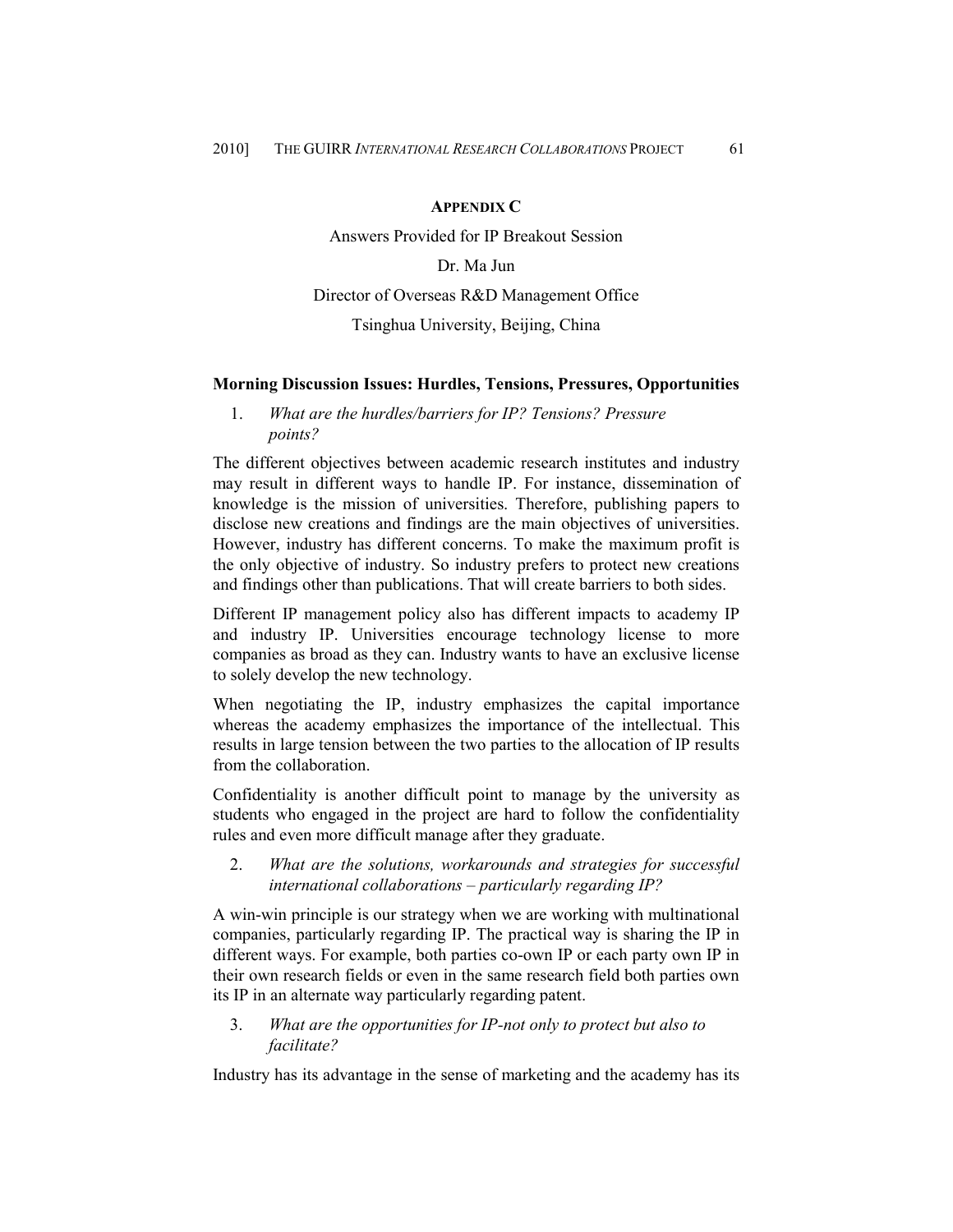advantage in the sense of creation and innovation. So it could make the research work more business oriented and save more resources and time to explore the collaboration if industry could engage the research work in the early stage of R&D collaboration by bring its marketing requests and information to the academy.

#### **Afternoon Discussion Issues: What can be done to shape the future?**

# 1. *What does/can the government need to do?*

Incentive policies or programs by government are necessary to facilitate the university-industry R&D collaboration. Policy defines the IP which created by the program will be shared by university and industry, For example government sponsors university to collaborate with company where matching fund from the company is a precondition. The R&D achievements will be applied in the company who provided the matching fund. Company will pay the royalty to university when there is any profit after the technologies are successfully transferred to company.

# 2. *What does/can education need to do?*

Education needs an incentive policy to encourage university researchers to do the business market oriented research work.

Establish a university IP management team.

Universities need to employ IP experts or hire IP consultants to engage them in the collaboration negotiation. Professional opinion is helpful to a successful IP negotiation.

#### 3. *What does/can industry need to do?*

Understand and appreciate the true value of the university intellectual.

Have a professional team with management technology market is the key issue for a successful technology transfer.

# 4. *What do researchers need to do?*

Understand that IP is a key issue to industry and follow the contract term.

# 5. *What do the three sectors need to do together?*

Good communication is key for the three sectors.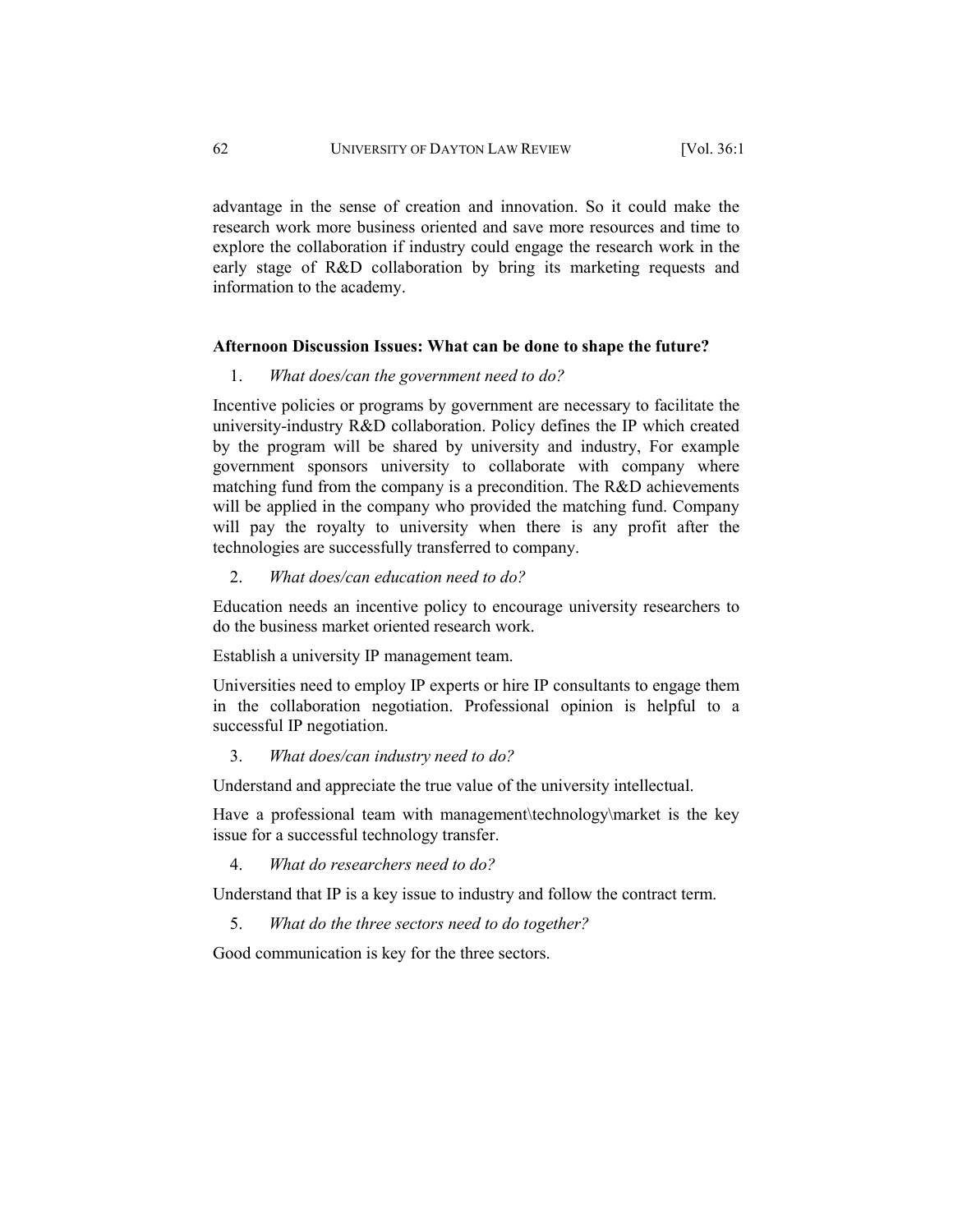# **APPENDIX D**<sup>73</sup>

#### Text Version of IP Track Discussion Answers

#### **Morning Discussion Issues: Hurdles, Tensions, Pressures, Opportunities**

1. *What material was presented during the first day presentations that are particularly useful for discussion today?* 

Participants in the IP breakout session noted the significant stress that is currently present in the U.S. and global economy, affecting both universities and industry. It was felt that this stress results in more short term behavior towards IP rather than long term, partnership building behavior. With reference to the Recovery Act (ARRA), it was felt that IP metrics were lacking in the Act (as a way to measure recovery), although the federal project STAR Metrics is addressing that presently. The IP presentations by Professor Fitzgerald and Mr. Warshawsky on Day One were especially useful in setting the stage for the breakout discussion, particularly the areas of international IP processing, e.g., the efficiency of national patent systems to facilitate at the national level; the potential for patent law harmonization across national systems; and models of IP management.

#### 2. *What are the hurdles/barriers for IP? Tensions? Pressure points?*

Participants in the IP session noted a number of hurdles, tensions, and pressure points that challenge the creation, development, and management of IP. These include the current state of the global and U.S. economies; the lack of cross-cultural understanding relating to what IP is and how it can be used; understanding of patent models is often limited, particularly in countries that have little or no history of protection intellectual property and developing its transfer into the private economy; the inefficiency of national patent systems, particularly the U.S. Patent and Trademark Office, hindering IP; university administrative structures, particularly central administrative offices, are under stress due to the inability to provide for the proper funding of their operations (particularly the 26% cap on U.S. F&A rates as held by the U.S. Office of Management and Budget); the mere fact that different technologies have unique quirks that impact IP and its commercialization; and asymmetry in negotiating power/ability regarding IP, meaning that in IP negotiations one party often has more power than the other. Rarely is the power equal in such a negotiation.

 <sup>73</sup> Appendix D is taken in its entirety from IP track discussion answers. *See* Discussion with IP Breakout Session members, GUIRR, Examining Core Elements of International Research Collaboration: A Workshop, (July 26-27 2010) (on file with author). For a complete list of participants, see *supra*  Appendix B.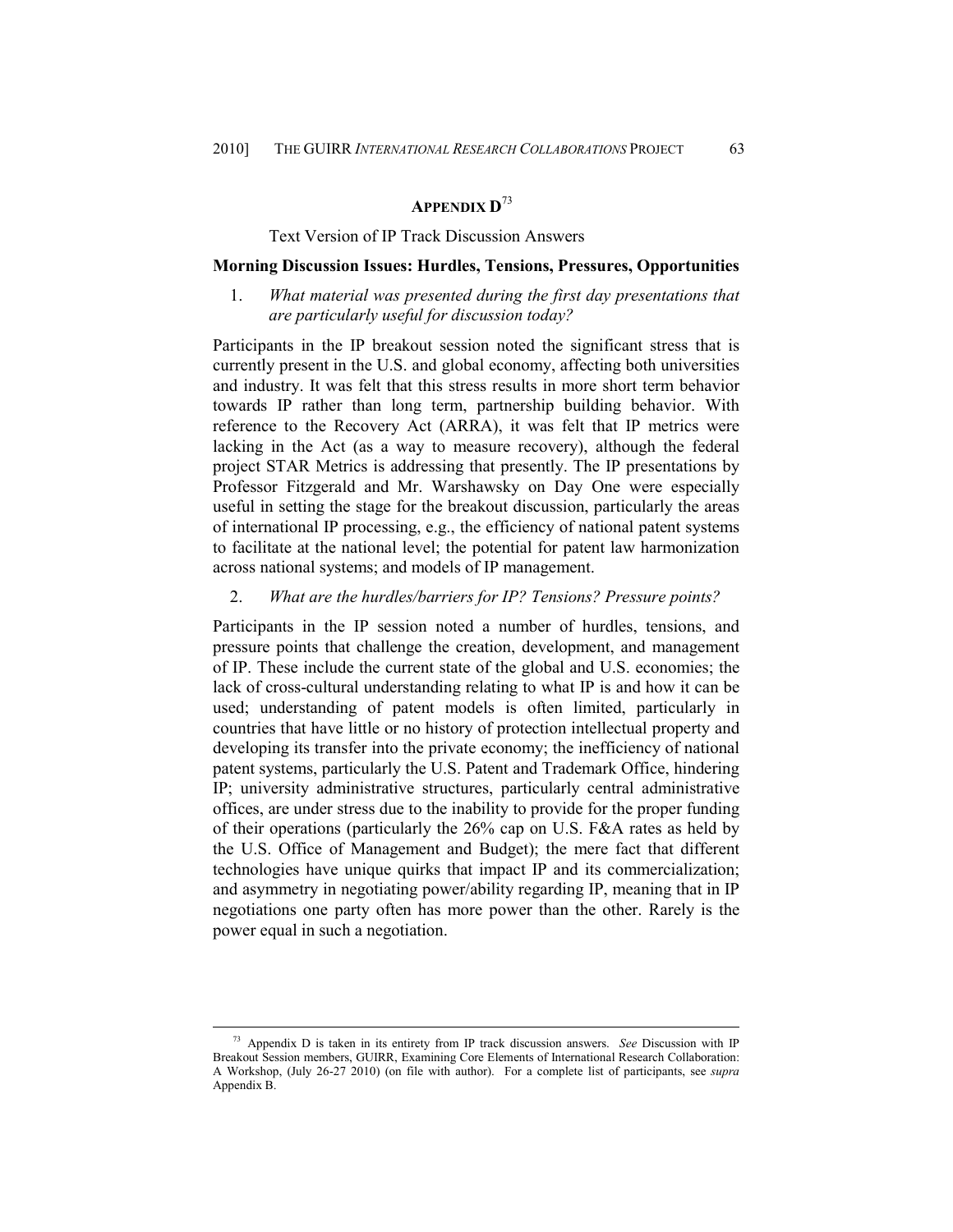# 3. *What are the solutions, workarounds and strategies for successful international collaborations – particularly regarding IP?*

Participants felt that trust and personal relationships are the key to success when it comes to IP and international collaborations. In keeping with this thought, it was felt that partnerships strategies need to develop that foster long term collaboration-although one-time, ad hoc relationships will continue to occur and are desirable in appropriate situations. It was further felt that if the parties agreed on a common language or terminology that could help ensure success of international collaboration and IP. Participants also pointed to the Fitzgerald presentation on Day One which pointed out non-U.S. strategies such as the Patent Prosecution Highway-those strategies are worth exploring in the opinion of the breakout group. Lastly, participants felt that professional development on IP and international collaboration is critical. This includes faculty/staff communication, personnel exchanges, conferences, workshops, and other opportunities for interaction.

# 4. *What are the opportunities for IP-not only to protect but also to facilitate?*

Participants felt that IP management models are the main opportunity for IP. Several participants specifically mentioned iBridge (Kaufmann Foundation) and felt that similar modalities should be considered. The group agreed that people should recognize nuances-public vs. private universities, large entities vs. small entities, etc., that may have success for IP. The group was receptive to the suggestion of using "technology specialists"-consultants serving as intermediaries between inventors and companies, to help facilitate downstream development of IP.

#### **Afternoon Discussion Issues: What can be done to shape the future?**

# 1. *What do you see are the short (less than five years) and long (over five years) term IP issues in international research collaborations?*

It was uniformly felt that a major issue (short and long term) should be increasing the compatibility, efficiency, and output quality (issued patents) of the national patent systems. A long term issue is the harmonization of national patent law. Another short and long-term issue is the uncertainty in the global economy bearing upon IP. A constant issue in the future is the linkage between foreign students (undergraduate and graduate level), export controls, and intellectual property.

# 2. *What does/can the government need to do?*

It was uniformly and strongly felt that the U.S. Government should create a roadmap for a strategic U.S. Innovation Policy. Several suggestions were made that perhaps the federal government should convene a forum like the